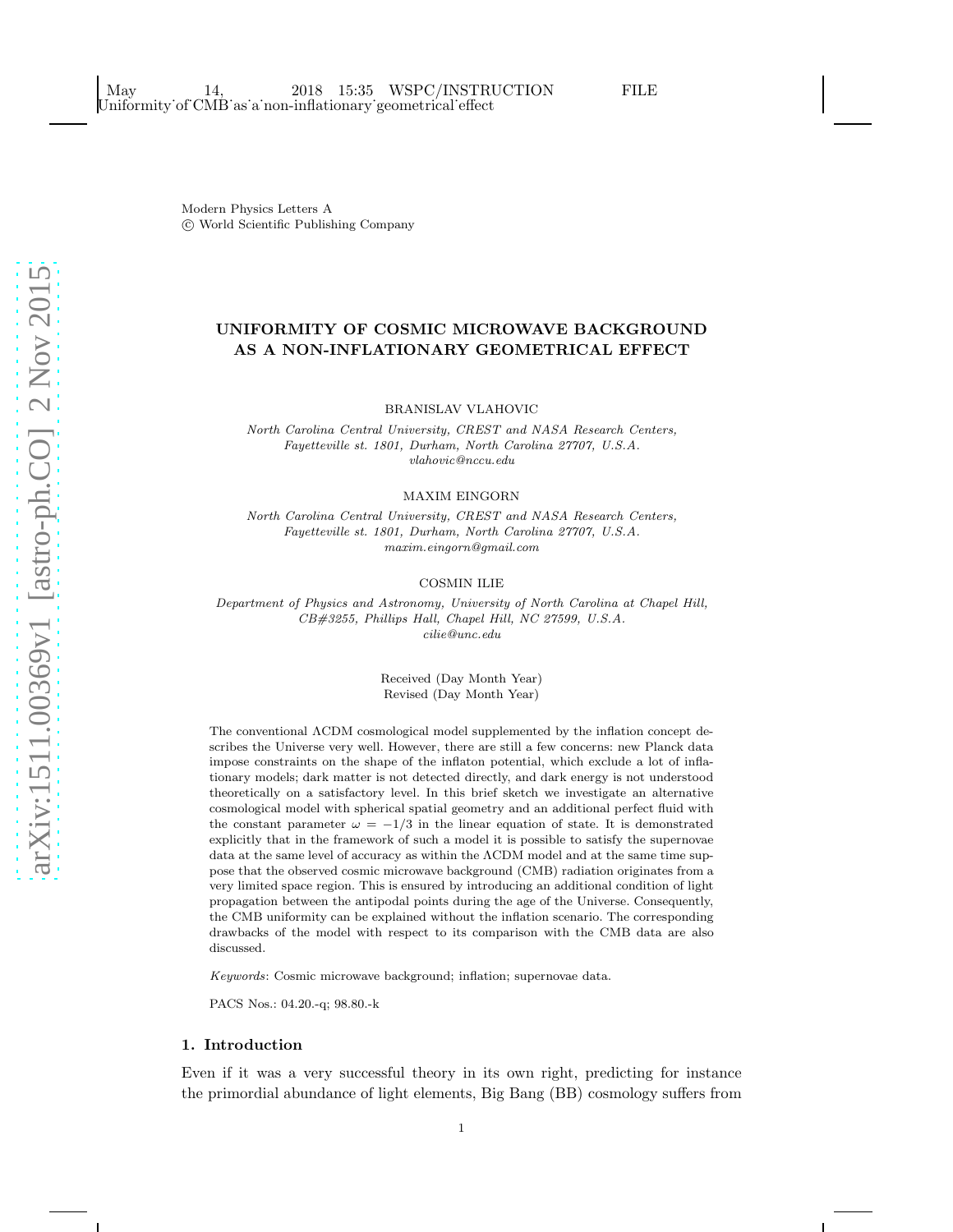serious theoretical drawbacks such as the horizon, flatness, and the grand unified theory (GUT) magnetic monopoles problems. Cosmic inflation<sup>[1](#page-20-0)[–3](#page-20-1)</sup> can solve all three of those shortcomings, and, moreover, provides a natural mechanism for causally generating the observed nearly scale invariant spectrum of primordial adiabatic density fluctu[a](#page-1-0)tions<sup>a</sup>. It is a theory that has gained enormous popularity since being introduced in the early 1980s. However, as we shall discuss in some detail in Sec[.1.3,](#page-7-0) inflation faces some theoretical challenges that motivate the search for alternative solutions to the problems of BB cosmology.

Moreover there is the puzzle of the initial singularity and the question it raises immediately: what happened prior to the Big Bang? Historically, the first model of cosmic inflation was discovered by Alexei Starobinsky in 1980, when he suggested the possibility of a non-singular cosmological model<sup>[10](#page-20-2)</sup> as a consequence of including one-loop quantum vacuum polarization effects due to conformally covariant matter fields on a Friedmann-Lemaitre-Robertson-Walker (FLRW) background. In his model the early universe goes through a maximally symmetric, de Sitter phase, corresponding to an exponential growth of the scale factor. This accelerated nearly exponential expansion is typical in any inflationary theory ever proposed. Mukhanov & Chibisov<sup>[11](#page-20-3)</sup> have considered the quantum fluctuations of the metric during this intermediate de Sitter phase and shown that the spectrum is nearly scale invariant, with an amplitude consistent with generating the observed large scale structure of the Universe. All subsequent successful models of inflation replicate those two predictions.

In the remainder of this section we will give a brief review of inflationary cosmology, structured as follows: in Sec. [1.1](#page-1-1) we expand on the discussion of the mechanisms and generic predictions of inflationary cosmology; in Sec. [1.2](#page-5-0) we argue how current Cosmic Microwave Background (CMB) data can be used as a testbed for inflationary model building. We will end this introduction in Sec. [1.3](#page-7-0) with a discussion of the theoretical drawbacks that any inflationary scenario faces, thus motivating us to search for alternative solutions to the problems of Big Bang cosmology. In the reminder of the paper we present such an alternative, based on a curved geometry.

# <span id="page-1-1"></span>1.1. Mechanisms and Generic Predictions of Inflationary Models

Inflation is made possible whenever the universe is dominated by states of high energy density that do not dilute significantly with the cosmic expansion. As alluded before, one possibility for the high energy density state is due to curved space corrections to the energy-momentum tensor of a scalar field. This is the case for what is currently known as  $R^2$  or Starobinsky inflation.<sup>[10,](#page-20-2) [12,](#page-20-4) [13](#page-20-5)</sup> In [1](#page-20-0)981 Alan Guth<sup>1</sup> showed how inflation can solve the horizon, flatness, and magnetic monopole problems of BB cosmology. In contrast to Starobinsky's model, in Guth's original proposal inflation was driven by a scalar field (inflaton) trapped in a high energy, false vacuum,

<span id="page-1-0"></span><sup>a</sup>Alternatives are the ekpyrotic<sup>[4–](#page-20-6)[6](#page-20-7)</sup> and cyclic models.<sup>[7–](#page-20-8)[9](#page-20-9)</sup>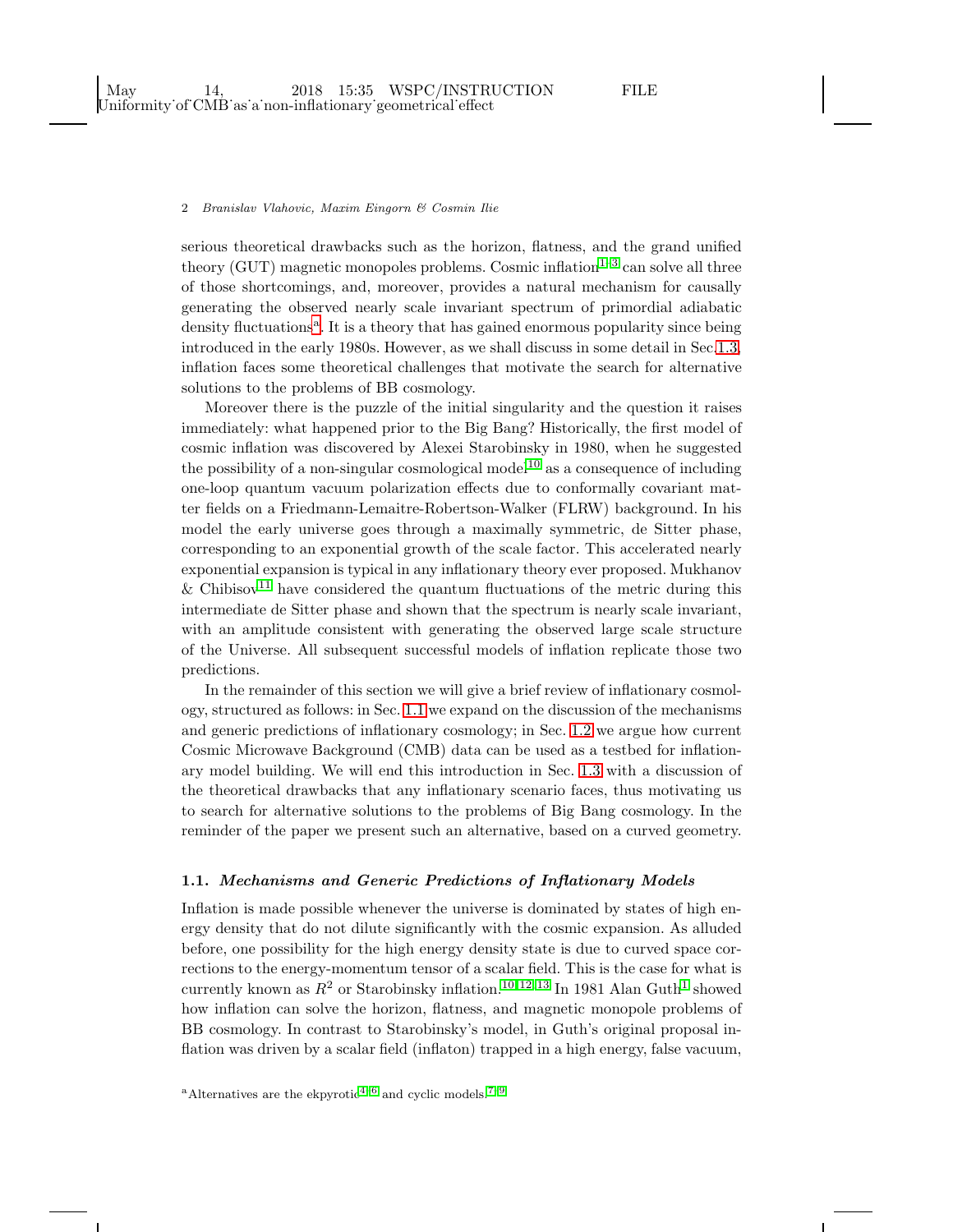state. This mechanism, commonly referred to as "old inflation", was soon shown to be unviable, as the phase transition to the true vacuum via bubble collisions cannot be completed efficiently and the universe continues to inflate forever in most patches thus generating large inhomogeneities. $14, 15$  $14, 15$ 

A solution to this "graceful exit" problem was found in 1982 by Linde[2](#page-20-12) and Albrecht & Steinhardt,<sup>[3](#page-20-1)</sup> who proposed that inflation is driven by a scalar field starting initially perched on the plateau of its effective potential. Subsequently the field "slow rolls" towards the minimum (true vacuum state), with no quantum tunneling necessary. This "new inflation" scenario has its own theoretical drawbacks, especially when one attempts to implement realizations of this mechanism based on the theory of high temperature phase transitions. One then has to postulate that the universe started relatively homogeneous prior to inflation, therefore rendering one of the merits of the theory itself into a possible problem. Moreover, this scenario requires existence of a pre-inflationary thermal state of the universe. This motivated introduction by Andrei Linde, in 1983, of "chaotic inflation";<sup>[16](#page-20-13)</sup> in this scenario inflation is driven by a scalar field being initially trapped, due to Hubble friction, at a high value of its potential. In contrast to new inflation, chaotic inflation does not require assuming existence of an initial false vacuum state. This is replaced by the assumption that the scalar field initial conditions are chaotic, and that at least in some patches of the universe the inflaton starts at high values ("largefield"). Chaotic initial conditions can be useful even when inflation occurs near the maximum of the potential, such as in new inflation, "low-field" models. In fact they are more natural initial conditions, as opposed to the thermal equilibrium state required in the original version of new inflation. This scenario is commonly referred to as "hilltop inflation" in the literature.

The next theoretical development was the realization that once started, inflation never completely ends everywhere in the universe, at least in most models. In the case of plateau-like potentials of new inflation there is always a non-zero probability of finding the inflaton field in the decaying metastable false vacuum state (see, e.g., Refs. [17,](#page-20-14) [18\)](#page-20-15). For chaotic inflation, large quantum fluctuations of the scalar field may end up kicking it back up the potential, leading to a process of eternal selfreproduction of the universes, i.e. "eternal inflation".[19,](#page-20-16) [20](#page-20-17) On Hubble sized patches the eternal inflationary universe appears homogeneous, however on much larger scales it has a fractal like structure, consisting of many bubble universes, i.e. the "multiverse"! This scenario raises yet unsolved problem of defining probabilities in an infinite multiverse, as the distinction between rare and common events becomes ambiguous without some regularization scheme. We will discuss this in more detail in Sec. [1.3.](#page-7-0) For recent reviews and current status and perspectives on inflationary theory written by some of its original proponents see Refs.<sup>[21](#page-20-18)-24</sup>

Measurements of the temperature of the CMB are uniform to one part in  $10<sup>5</sup>$ , indicating that the Universe is homogeneous and isotropic to a high degree prior to recombination. In standard BB cosmology this becomes problematic, since extrapolating back to the BB, assuming radiation domination, would lead to the universe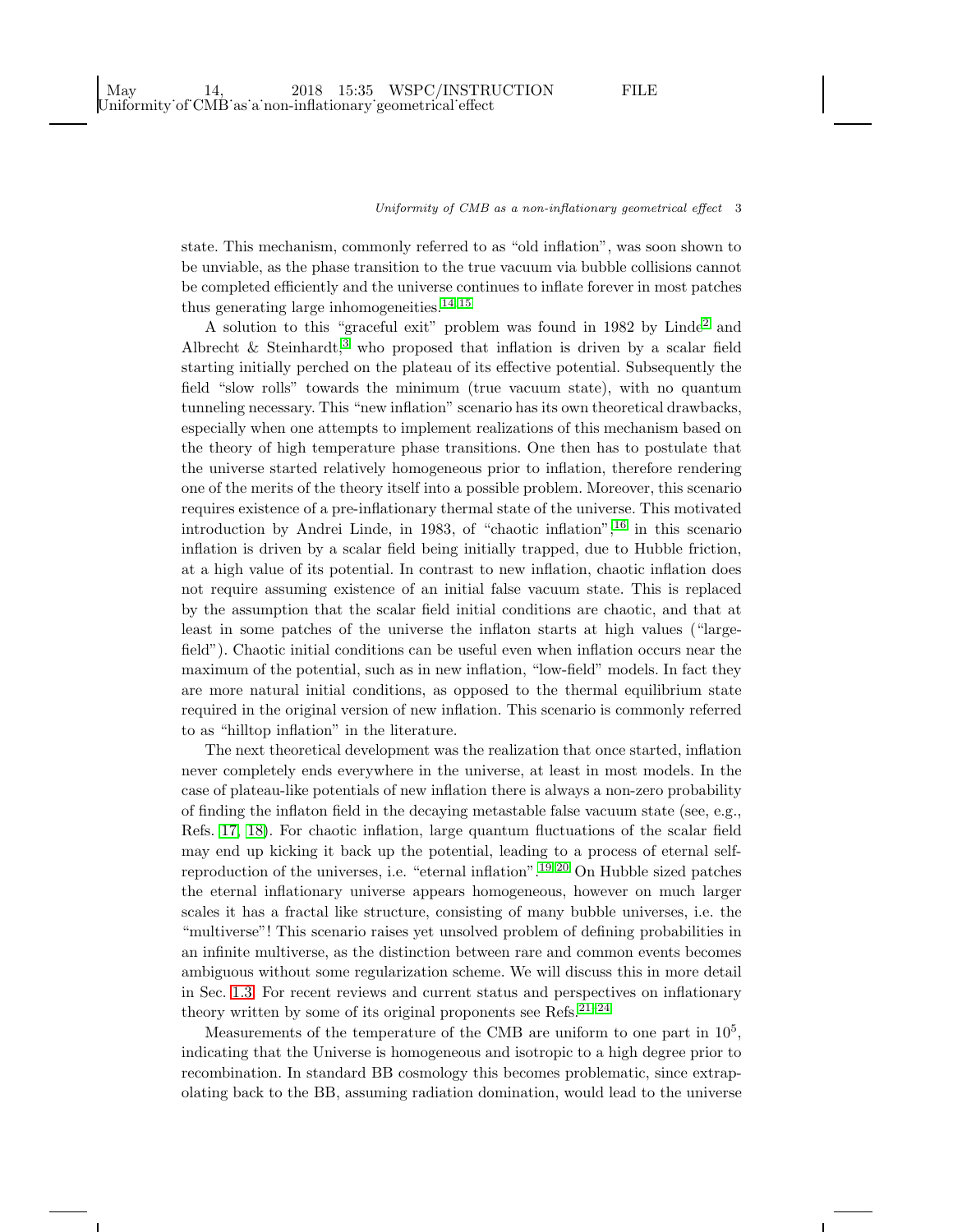at last scattering being comprised of an extremely large number of causally disconnected patches. This is the "horizon problem". The accelerated expansion phase of inflationary cosmology solves it, as now our observable universe can be easily generated from one single, causally connected patch that will be stretched out during inflation. To get a sense of numbers, if the Universe starts to undergo inflation when it had a size corresponding to the Planck length,  $l_P \sim 10^{-33}$  cm, in  $10^{-30}$  s of inflation it will become many orders of magnitude larger than our current observable universe (l  $\sim 10^{28}$  cm)! By the same argument inflation solves all the other cosmological problems of BB. It leads to a Universe that is homogeneous on large scales and spatially flat, i.e.  $\Omega_K \equiv 1-\Omega \ll 1$ , since any initial amount inhomogeneity/curvature or any other unwanted relics is stretched out/diluted to unobservable levels during the vacuum dominated expansion, if inflation lasts long enough.

Single field inflationary models typically predict Gaussian spectrum of scalar perturbations, in agreement with CMB data. Quantum sized fluctuations in the inflaton field are stretched by the exponential expansion and become classical prior to sourcing the CMB temperature anisotropies. Therefore the Gaussian nature of perturbations, as inferred from CMB temperature anisotropies, is due to the Gaussian statistics in the case of a single quantum field. The power spectrum contains all the statistical information needed in that case, as odd n-point correlation functions are identically zero and all the others can be related to products of the two point correlation, i.e. to the power spectrum. In multi-field or single field models with non-trivial kinetic terms, or whenever the slow roll conditions are violated one expects a significant amount of non-Gaussianity, even for the scalar modes.

In principle there are two different possible types of primordial perturbations: "curvature" (or adiabatic) and "isocurvature"(or entropy). In the former case each species has an equal perturbation in the number density,  $\delta n_f/n_f$ . For entropy perturbations one has  $\delta \rho = 0$ , for the total fluid, therefore the total density, or local curvature, remains homogeneous. Any generic primordial perturbation can be decomposed in a combination of those two orthogonal types. Requiring that the primordial perturbations have an amplitude that allows them grow via gravitational instability to become the bound structures we observe today on small scales (clusters, etc.) and matching this with the amplitude measured by CMB experiments at larger scales can place constraints on the type of primordial perturbations, assuming scale invariance. If isocurvature perturbations were the sources for gravitational structures, then the anisotropy in the CMB would be about 6 times larger than the one measured.[25](#page-21-1) COBE was the first experiment to fix this amplitude and since then adiabatic perturbations are favored. As shown in Refs. [26,](#page-21-2) [27,](#page-21-3) [28,](#page-21-4) assuming radiation domination at the end of inflation, the comoving curvature perturbation can be related to the inflationary potential V and its derivative,  $V_{\phi} = dV/d\phi$ , in the following way: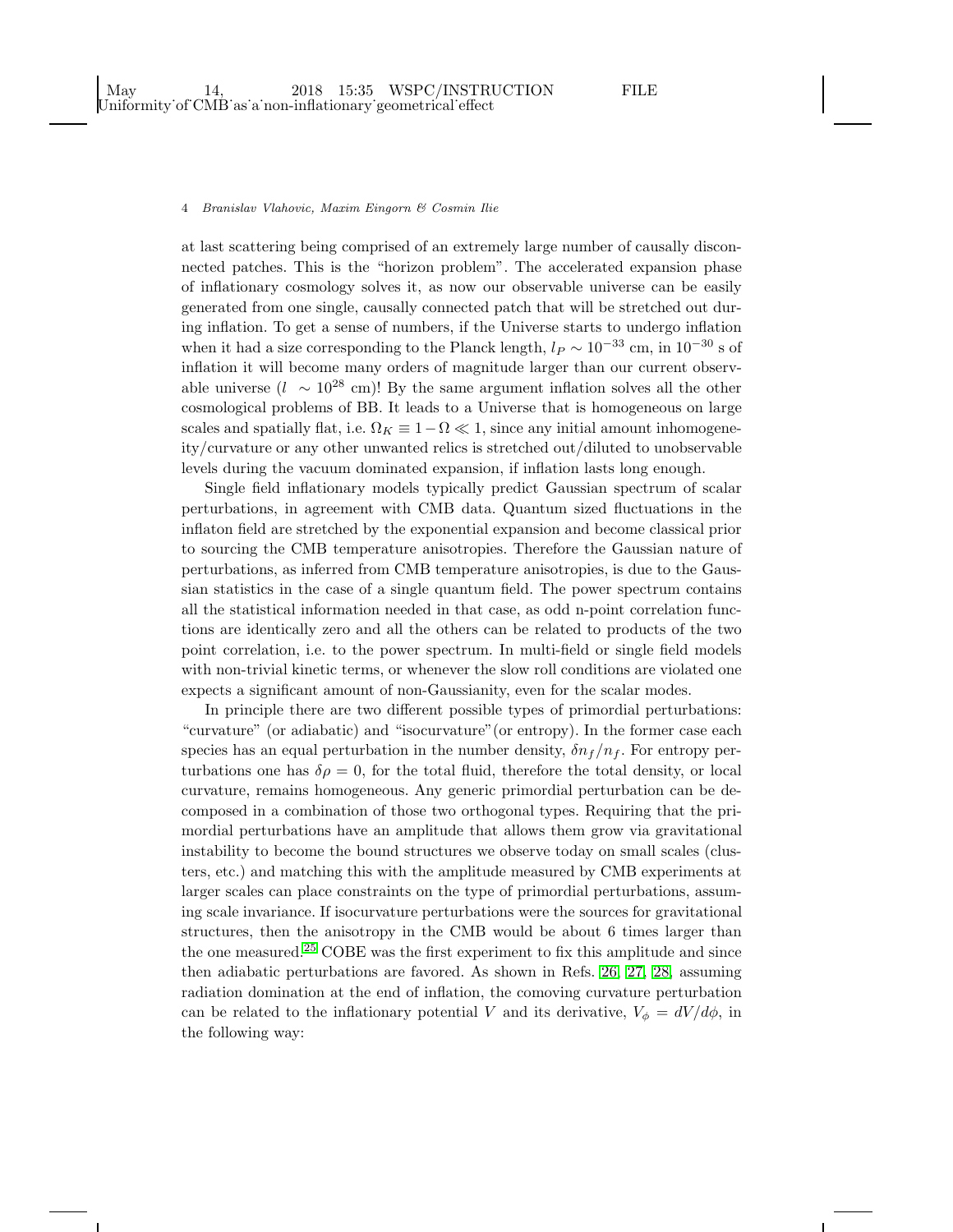$$
\mathcal{R} = -H\frac{\delta\phi}{\dot{\phi}} \sim \frac{H^2}{2\pi\dot{\phi}} = \frac{V^{3/2}}{2\sqrt{3}\pi V_{\phi}}
$$
(1.1)

During inflation both H (the Hubble parameter) and  $\dot{\phi}$  change very slowly, therefore one generic prediction is that the spectrum is nearly flat, i.e. scale invariant<sup>[b](#page-4-0)</sup>. Scalar perturbations generated during inflation become super-horizon and no longer evolve whenever  $k \sim aH$ . At a later stage, after inflation ends, modes re-enter the horizon and evolve again, starting with the lower wavelength ones, in a last-out firstin fashion. Gravitational waves, also known as tensor modes, can also be generated during inflation, as discussed in Ref. [29](#page-21-5) for example. For massless graviton there are two independent polarizations  $(h^+, h^{\times})$  of the transverse and traceless parts of the metric. It is convenient to introduce the power spectrum of perturbations in the following way:

<span id="page-4-3"></span>
$$
\langle \mathcal{R}(\mathbf{k}_1)\mathcal{R}(\mathbf{k}_2)\rangle = (2\pi)^3 \frac{2\pi^2}{k^3} \mathcal{P}_\mathcal{R}(k) \delta^3(\mathbf{k}_1 + \mathbf{k}_2)
$$
 (1.2)

$$
\langle h^{+,\times}(\mathbf{k}_1)h^{+,\times}(\mathbf{k}_2)\rangle = (2\pi)^3 \frac{2\pi^2}{k^3} \mathcal{P}_{h^{+,\times}}(k) \delta^3(\mathbf{k}_1 + \mathbf{k}_2),\tag{1.3}
$$

with  $\langle \ldots \rangle$  denoting ensemble average fluctuations. For the gravitational waves, we consider the sum of the two independent polarization and define the tensor power spectrum as  $\mathcal{P}_t = \mathcal{P}_{h^+} + \mathcal{P}_{h^{\times}}$ . The scale dependence of the power spectrum is parametrized in the following way:

<span id="page-4-2"></span>
$$
\mathcal{P}_{\mathcal{R}}(k) = A_s(k_*) \left(\frac{k}{k_*}\right)^{n_s - 1 + \frac{1}{2}\alpha_s(k_*)\ln(k/k_*) + \dots} \tag{1.4}
$$

$$
\mathcal{P}_t(k) = A_t(k_*) \left(\frac{k}{k_*}\right)^{n_t + \frac{1}{2}\alpha_t(k_*)\ln(k/k_*) + \dots},\tag{1.5}
$$

where  $A_{s,t}$  is the amplitude and  $n_{s,t}$  is the spectral index for the scalar and tensor modes respectively. Running of the spectral index is quantified by  $\alpha_{s,t} \equiv dn_{s,t}/d\ln k$ . In both cases  $k_*$  is an arbitrary reference or pivot scale where the normalization can in principle be fixed experimentally. In the slow roll approximation one can express the amplitudes and spectral indices of the potential  $V$  and its derivatives  $(V_{\phi} = dV/d\phi, V_{\phi\phi} = d^2V/d\phi^2)$  in the following way:

<span id="page-4-1"></span>
$$
A_s \approx \frac{V}{24\pi^2 M_{pl}^4 \epsilon} \qquad A_t \approx \frac{2V}{3\pi^2 M_{pl}^4} \qquad (1.6)
$$

$$
n_s - 1 \approx 2\eta - 6\epsilon \qquad \qquad n_t \approx -2\epsilon,\tag{1.7}
$$

<span id="page-4-0"></span><sup>b</sup>A careful analysis shows that there is a mild, logarithmic deviation from scale invariance. This gen-eral result was first discovered in the context of Starobinsky inflation by Mukhanov & Chibisov<sup>[11](#page-20-3)</sup>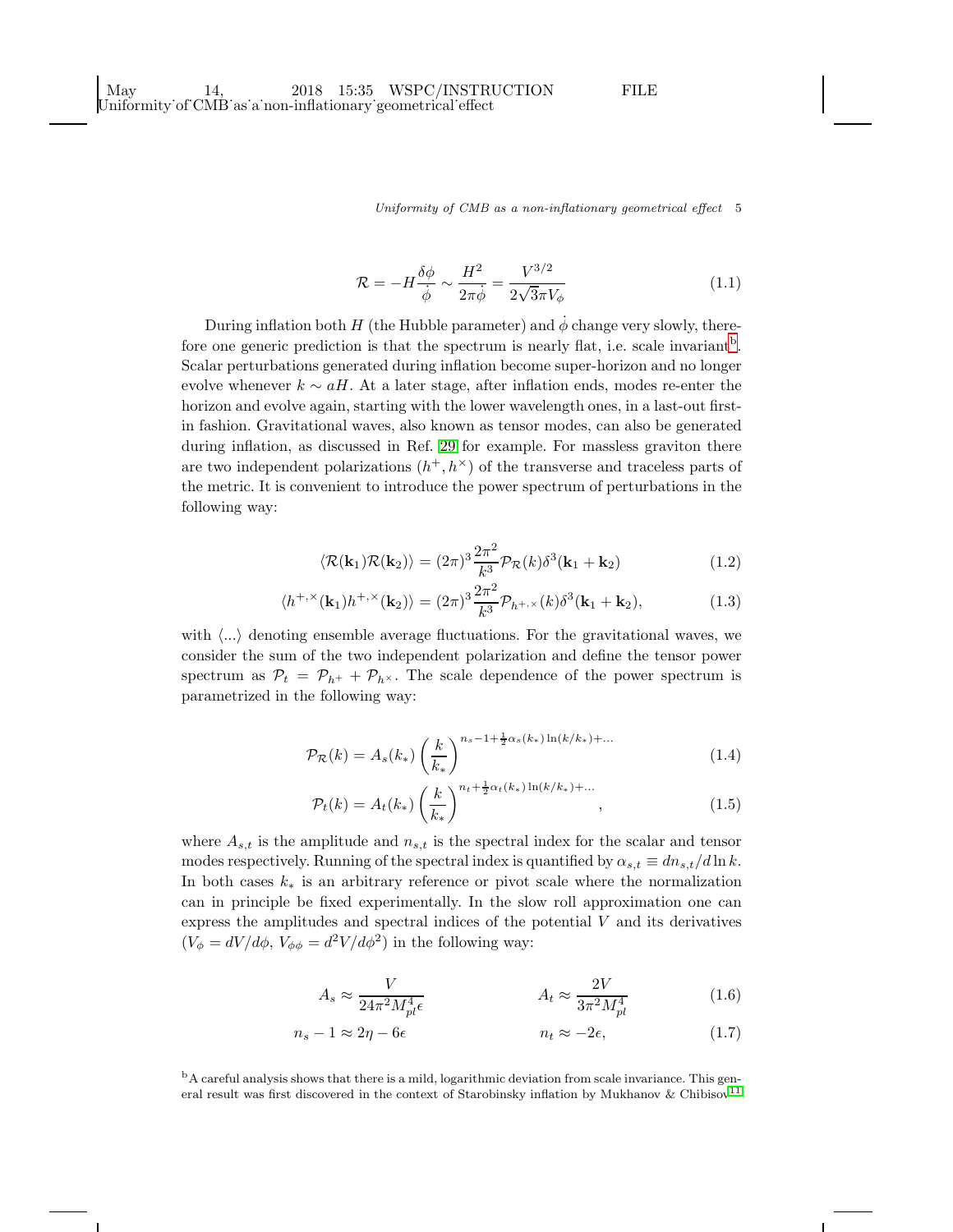with  $\epsilon \equiv M_{pl}^2 V_{\phi}^2 / 2V^2$  and  $\eta = M_{pl}^2 V_{\phi\phi}/V$  being parameters that in the slow roll regime are ≪ 1. There are similar, higher order expressions for the running of the spectral indices (see, e.g., Eqs.  $(17)-(19)$  in Ref. [30\)](#page-21-6). One can see from Eq.  $(1.6)$  that the scalar modes generated during a slow roll phase have a nearly scale invariant power spectrum, with deviations sensitive to features in the potential. The value for the ratio of the tensor to scalar power spectra at the pivot scale can be obtained in the slow roll approximation by combining Eqs.  $(1.4)-(1.6)$  $(1.4)-(1.6)$ :

<span id="page-5-1"></span>
$$
r = \frac{\mathcal{P}_t(k_*)}{\mathcal{P}_\mathcal{R}(k_*)} \approx 16\epsilon \approx -8n_t \tag{1.8}
$$

This important result is known as the consistency relation, and in multi-field models becomes an inequality.

Last, but not least, inflaton perturbations naturally lead to a specific pattern in the spectrum of CMB radiation which has been confirmed experimentally by WMAP and Planck satellites. This provides an extremely powerful link that spans over 20 orders of magnitude between the low energy Universe during recombination  $(T \sim eV)$  and the high energy universe at the end of inflation  $(T \sim 10^{15} \text{ GeV})$ , made possible by the existence of large scale, super-horizon, modes that did not evolve much after exiting the horizon during inflation. For a theoretical computation of the CMB spectrum of perturbations, that allows a transparent understanding of the connections between the CMB features and basic cosmological parameters such as the spectral index and amplitude of the primordial perturbations generated during inflation, see Ref. [31.](#page-21-7)

It is worth mentioning that sufficiently complicated models of inflation can deviate from any of the predictions mentioned in this section, even the ones taken almost for granted such as the flatness of the universe!

# <span id="page-5-0"></span>1.2. Tests and Current Status

CMB is the best available probe we have of the early Universe. Its temperature anisotropies and polarization measured with accuracy by the Planck satellite, the Atacama Cosmology Telescope (ACT) and the South Pole Telescope (SPT) can be used to test predictions of inflation. First they fix the amplitude of the scalar primordial fluctuations to  $A_s = 2.196_{-0.06}^{+0.051} \times 10^{-9}$  and the scalar spectral index  $n_s = 0.9603 \pm 0.0073$  at the pivot scale  $k_* = 0.05$  Mpc<sup>-1</sup>. This rules out exact scale invariance, and indicates a red tilt  $(n_s < 1)$  of the spectrum. The amplitude measured from the CMB anisotropy has a value that is compatible to the one required in order to generate the observed structures in the late Universe such as galaxy clusters from adiabatic initial perturbations! Moreover, Planck data does not indicate any non-Gaussianity, or isocurvature perturbation, favoring simple, single field models.

The strongest constraints to date placed on inflationary models come from likelihood contours in the  $n - r$  plane placed using a combination of datasets. As one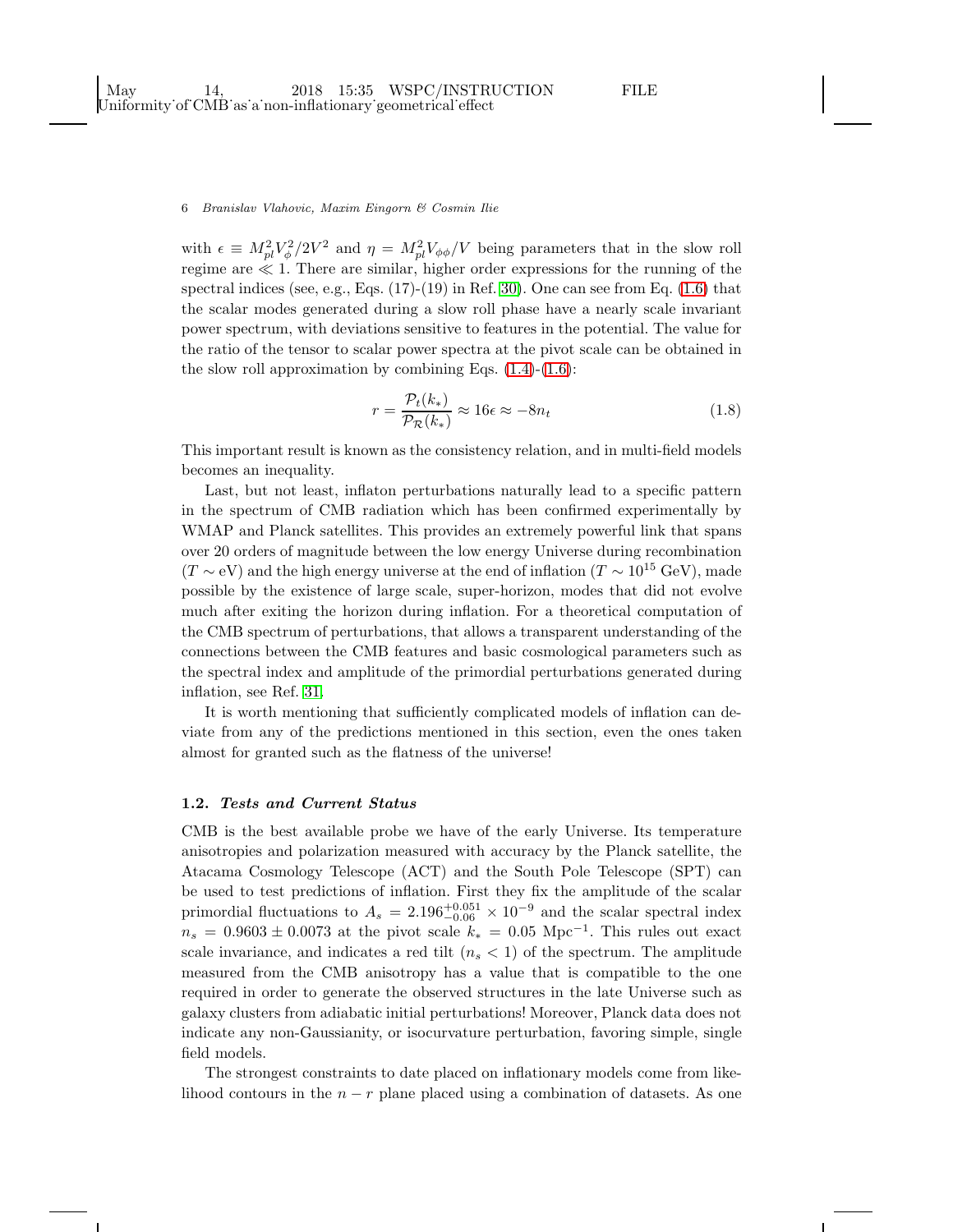can see from Fig. [1](#page-6-0) concave, plateau like potentials are favored in addition to Hilltop, natural, Starobinsky and Higgs inflation models, which fit the data well. More importantly, one can rule out a number of models, such as power-law (exponential potential), simplest hybrid models, chaotic models with monomial potentials (i.e.  $V \propto \phi^p$ ), if  $p > 2$ . For an in depth analysis of many of the surviving models see Refs. [32,](#page-21-8) [33.](#page-21-9)



<span id="page-6-0"></span>Fig. 1. Marginalized 68% and 95% CL regions for  $n_s$  and r from Planck and other data sets: WP refers to the WMAP large-scale polarization likelihood, highL is high l data from ACT and SPT telescopes. Superimposed are predictions from various inflationary models for 50 − 60 e-foldings.  $\left[ \text{From Ref.}30 \right]$  $\left[ \text{From Ref.}30 \right]$  $\left[ \text{From Ref.}30 \right]$ 

In 2014 the BICEP2 experiment claimed detection of B-mode polarization in the  $CMB$ ,<sup>[34](#page-21-10)</sup> a pattern that can be generated by the tensor perturbations of the metric produced during inflation. Their result implied that  $r = 0.2$ , in strong tension with the bound from CMB data by Planck in combination with WMAP polarization results:  $r \lesssim 0.12$ ! Recently this issue has been settled, when a combined analysis of the data by the Planck and BICEP teams in Ref. [35](#page-21-11) lead to the conclusion that the signal can be attributed to large degree to galactic dust and placed an upper bound  $r < 0.12$ . A detection of tensor modes would have important consequences for inflationary theories. First that would fix the scale of the inflationary potential, as from Eqs.  $(1.6)-(1.8)$  $(1.6)-(1.8)$  one gets:

<span id="page-6-1"></span>
$$
V^{1/4} = \left(\frac{r}{0.12}\right)^{1/4} 1.9 \times 10^{16} \text{GeV} \tag{1.9}
$$

Additionally a value of the tensor to scalar ratio  $r \gtrsim 0.01$  would favor models with large, super Planckian, inflaton field excursions, as can be seen from the Lyth bound, a relation that relates the inflaton field evolution to the number of e-folds, N, and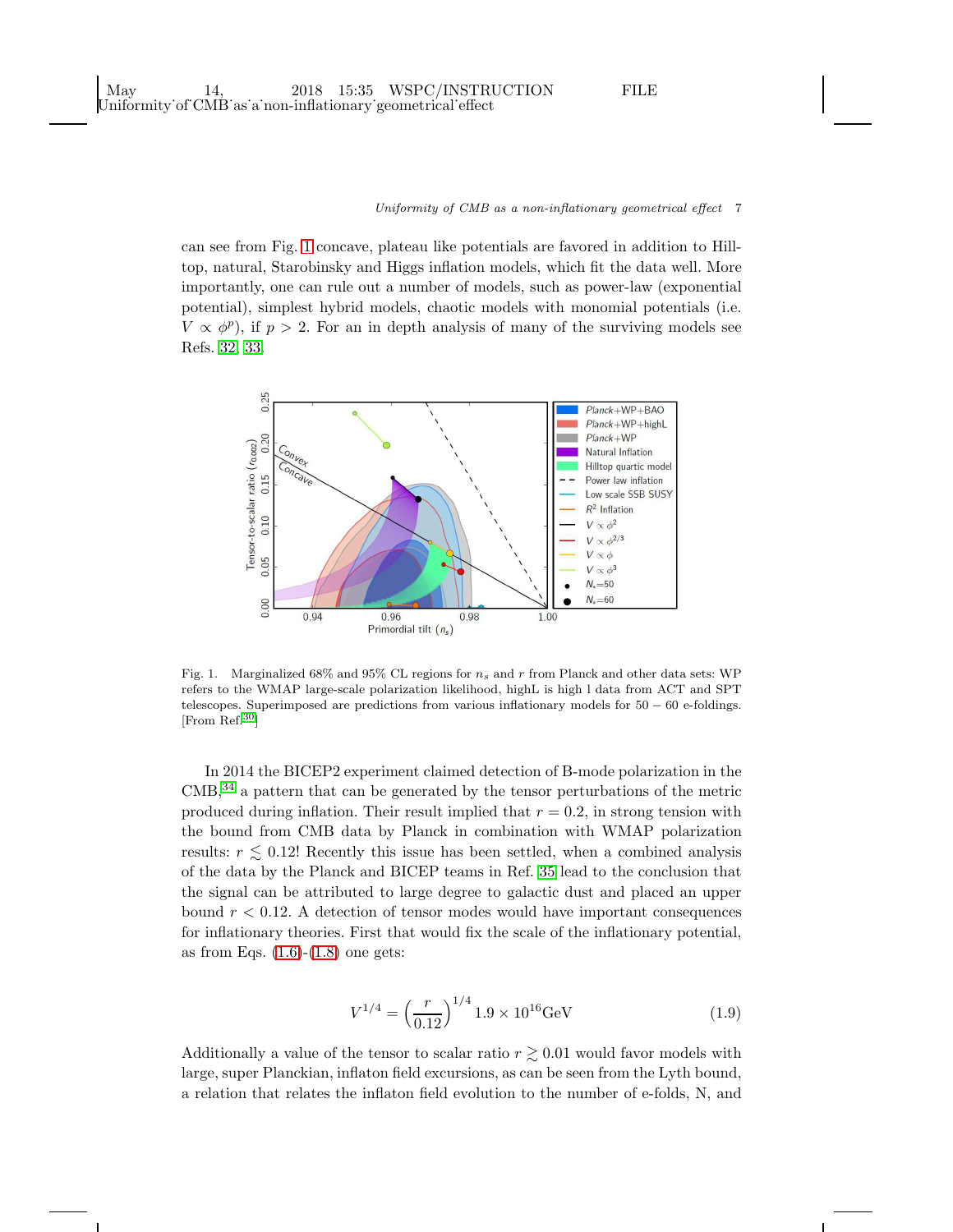r:

$$
\frac{\Delta\phi}{M_{pl}} \approx \frac{1}{\sqrt{8}} \int_0^N dN\sqrt{r}
$$
\n(1.10)

N is usually assumed to be an integer between  $50 - 60$  in most inflationary models.

In summary, basic predictions of single field inflation such as a spectrum of adiabatic, nearly scale invariant, Gaussian primordial perturbations have been confirmed by the current CMB data. This has been interpreted by many as a very strong case for inflation. However, as we shall see in the next section, there are severe theoretical unsolved problems that the inflationary paradigm faces.

## <span id="page-7-0"></span>1.3. Theoretical Problems and alternatives to Inflation

In this section we briefly discuss some of the open questions of inflationary cosmology. For simplicity we will omit the trans-Planckian,  $\eta$ , and Higgs instability problems, focusing on the more generic, model independent issues, that are most difficult to overcome.

## 1.3.1. Reheating and subsequent expansion history

At the end of inflation the inflaton field must decay into standard model particles, in a process called reheating. This has important observable consequences, because in order to relate predictions of slow roll inflations to observables in the CMB one needs to know the time  $t_*$  when the observable pivot scale has exited the horizon during inflation. Obviously this depends on the details of reheating and the subsequent expansion of the Universe. Neither of those two are yet fully constrained. Reheating can proceed in a number of different ways, and one has to take this into account when deriving constraints in parameter space, as done for instance in Ref. [36.](#page-21-12) The expansion history of the universe is constrained by the requirement that radiation domination starts prior to the Big Bang Nucleosynthesis era, or when the temperature of the universe was of the order of ∼MeV. It is natural to assume that radiation domination starts as soon as inflation ends, as the inflaton will decay into light species. However, during reheating in a quadratic potential, the coherent oscillations of the inflaton field make it act as pressureless dust. Depending on how slow the inflaton field decays into radiation, this "early matter dominated era" (EMDA) can have important consequences on the expansion history, and thus on relating observables measured at CMB scales to inflationary theory.

## 1.3.2. Initial Conditions

In order for inflation to start one needs a Universe homogeneous on scales larger than the Hubble radius, prior to inflation, as large kinetic and gradient terms inhibit inflation. Thus, in order to solve the BB cosmology homogeneity and flatness problem one needs to start from a very homogeneous patch. One "natural" solution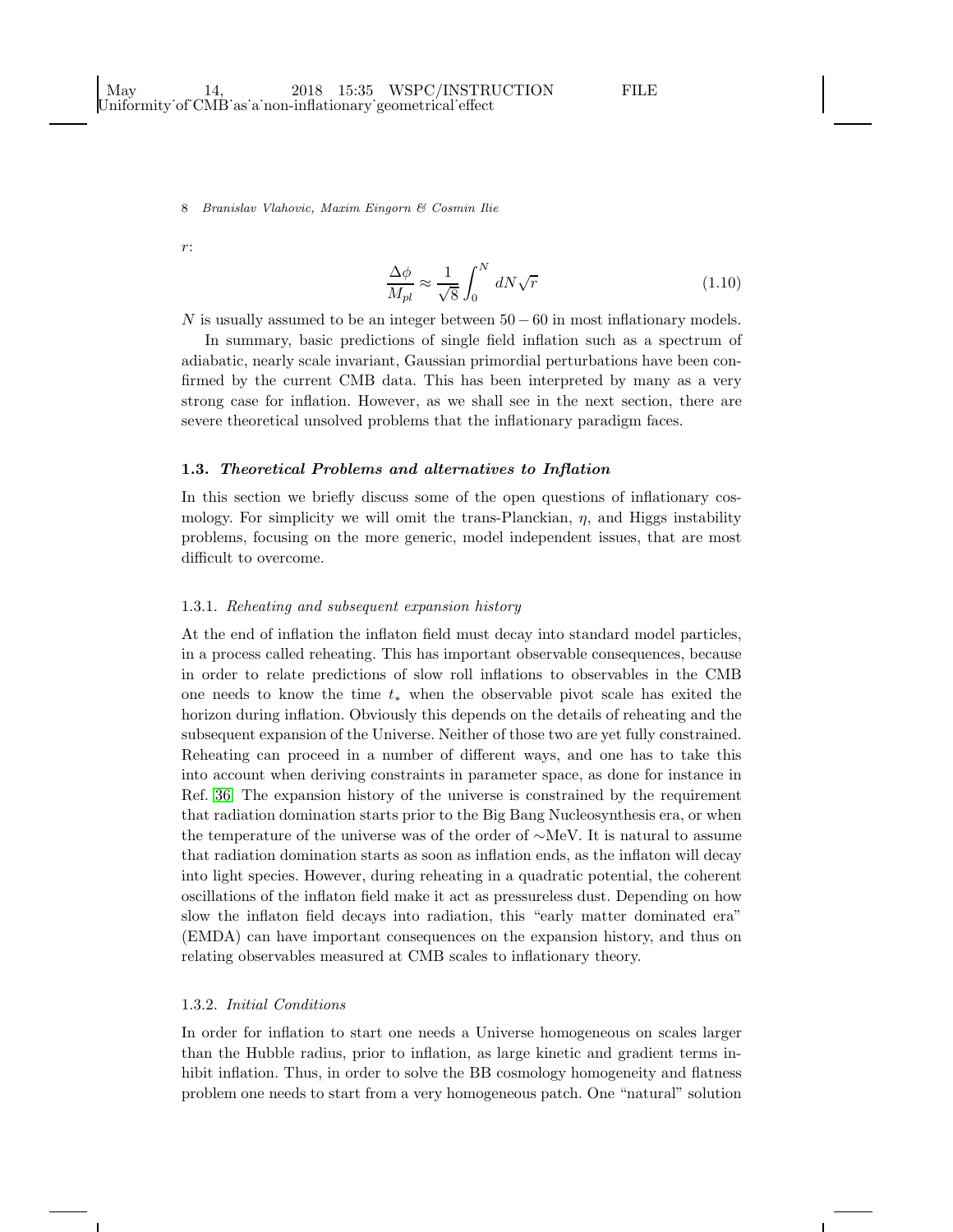to this problem, proposed by Linde in Ref. [16,](#page-20-13) is to assume chaotic initial conditions: by the time the Universe reached the Planck energy scale, all different energy densities are of the same order. In the case of single field inflation this amounts to:  $\frac{1}{2}\dot{\phi}^2 \sim \frac{1}{2}(\partial_i \phi)^2 \sim V(\phi) \sim M_{pl}^4$ . The potential term will quickly dominate the energy density and therefore inflation can proceed. Patches which start with large kinetic or gradient terms compared with the potential do not inflate, and therefore are disfavored at a classical level. However, CMB data, and the upper bound it places on the tensor modes:  $r \lesssim 0.12$ , implies that the scale of inflaton potential is much smaller than the Planck energy:  $V \lesssim 10^{-12} M_{pl}^4$ , as one can see from Eq. [\(1.9\)](#page-6-1). As argued in Ref. [22,](#page-21-13) for the case of featureless, plateau-like potentials, such as the ones favored by the data, this becomes problematic. First, this class of potentials require an amount of fine tuning much larger than the now-disfavored power-law potentials. More importantly, extrapolating back to the Planck scale one finds initial conditions where gradient, inflation prohibitive, terms dominate over the potential. In order for inflation to proceed one needs to start from a patch that is homogeneous on scales 1000 times larger than the Hubble horizon! A possible solution to this problem, postulating that inflation starts from a region of negative spatial curvature, has been proposed in Ref. [23.](#page-21-14) This assumption can reduce the required homogeneity length at Planck scale from  $\sim 1000$  to  $\sim 1-15$  Hubble lengths. Features in the potential at scales not probed via CMB anisotropies, and hence of no observational consequence, could also help to solve this initial homogeneity problem. One possibility is to assume an initial stage of inflation that proceeds just as in the case of old inflation, via tunneling from a false vacuum and bubble nucleation. Symmetry of the true vacuum bubbles guarantee homogeneity prior to the onset of the last stage of inflation. A very intricate possibility that seems outside of experimental reach, and that is introduced only to reduce the homogeneity scale.

## 1.3.3. Multiverse and the measure problem

For inflationary models with plateau-like potentials, such as the ones favored by CMB data, there are regions where the quantum fluctuations over a Hubble time,  $\Delta\phi_{qu} \sim H/2\pi$  dominate over the classical evolution,  $\Delta\phi_{cl} = \dot{\phi}/H$ . As explained in Sec. [1.1,](#page-1-1) this leads to an eternally self-reproducing regime, where inflation never ends globally and the universe has a fractal-like structure on scales much larger than the Hubble length. Actually, eternal inflation and the multiverse is a very generic picture, and there are very few models that do not have a self-reproducing regime. This leads to a loss of predictability, as any cosmological possibilities are realized in at least some of the bubble universes that are part of the multiverse. Probabilities cannot be defined unless a regularization scheme is used, since in an infinite multiverse they involve [c](#page-8-0)omparison on infinities<sup>c</sup>. For example Refs. [37,](#page-21-15) [38,](#page-21-16) [39](#page-21-17) propose such regularization schemes; however the predicted probabilities are

<span id="page-8-0"></span><sup>c</sup>For a review of the measure problem in the multiverse see e.g. Ref.<sup>[21](#page-20-18)</sup>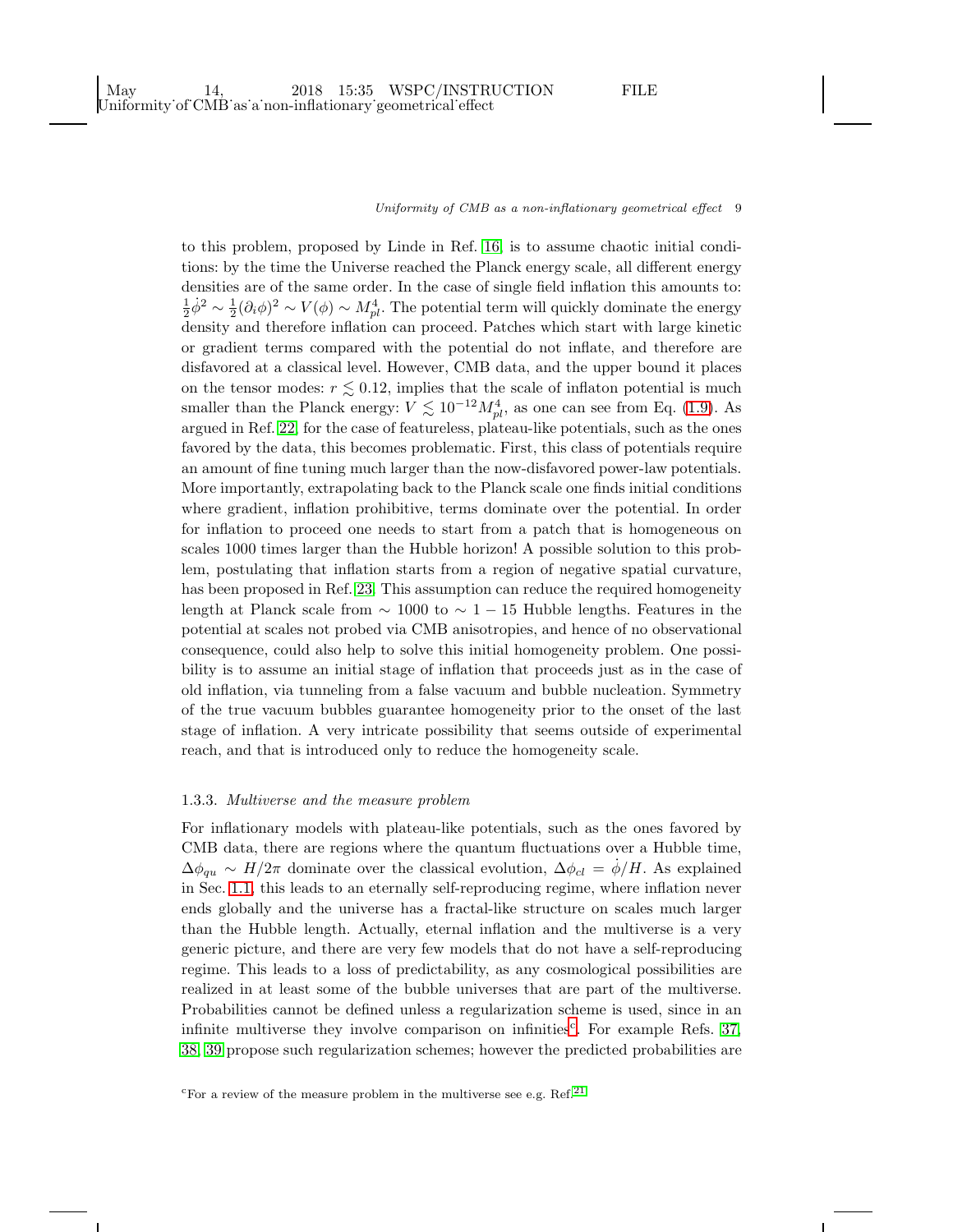

<span id="page-9-0"></span>Fig. 2. Angular correlation function of the best fit ΛCDM model, a finite size universe model, and WMAP data on large angular scales (adopted from Ref.<sup>[42](#page-21-18)</sup>).

scheme dependent, and there is no consensus yet as to which one is correct. A naïve, weight by volume, measure will actually exponentially favor a much younger patch than our Universe<sup>[21](#page-20-18)</sup> or Boltzmann brains.<sup>[40](#page-21-19)</sup> Those are known as the youngness paradox and Boltzmann brain problem, respectively.

# 1.3.4. Large scale correlations and structure problems

Even if CMB data seems to confirm the vanilla ΛCDM paradigm, there are certain anomalies at large scales, indicative of an incomplete understanding of the physics in the early universe. For instance, inflation is not consistent with observed large scale angular correlations in CMB data. Inflation models require angular correlation at all angles, not only at angles up to  $\sim 60^{\circ}$ , because inflation occurred at all scales. The discrepancy in angular correlations between CMB and ΛCDM model that is presented in Fig. [2](#page-9-0) was first noticed in Ref. [41](#page-21-20) and confirmed later in Refs. [42,](#page-21-18) [43,](#page-21-21) and [44.](#page-21-22)

There is an obvious difference between the CMB spectrum and predictions of the standard model. The figure also includes a curve that shows very good agreement between the observable data and a finite size universe model (similar to the model proposed here). Please note that the finite size model gives not only a better match to the observed correlation function than the ΛCDM model, but also predicts the distinctive signature in the temperature polarization  $(TE)$  spectrum; see Fig. [3.](#page-10-0)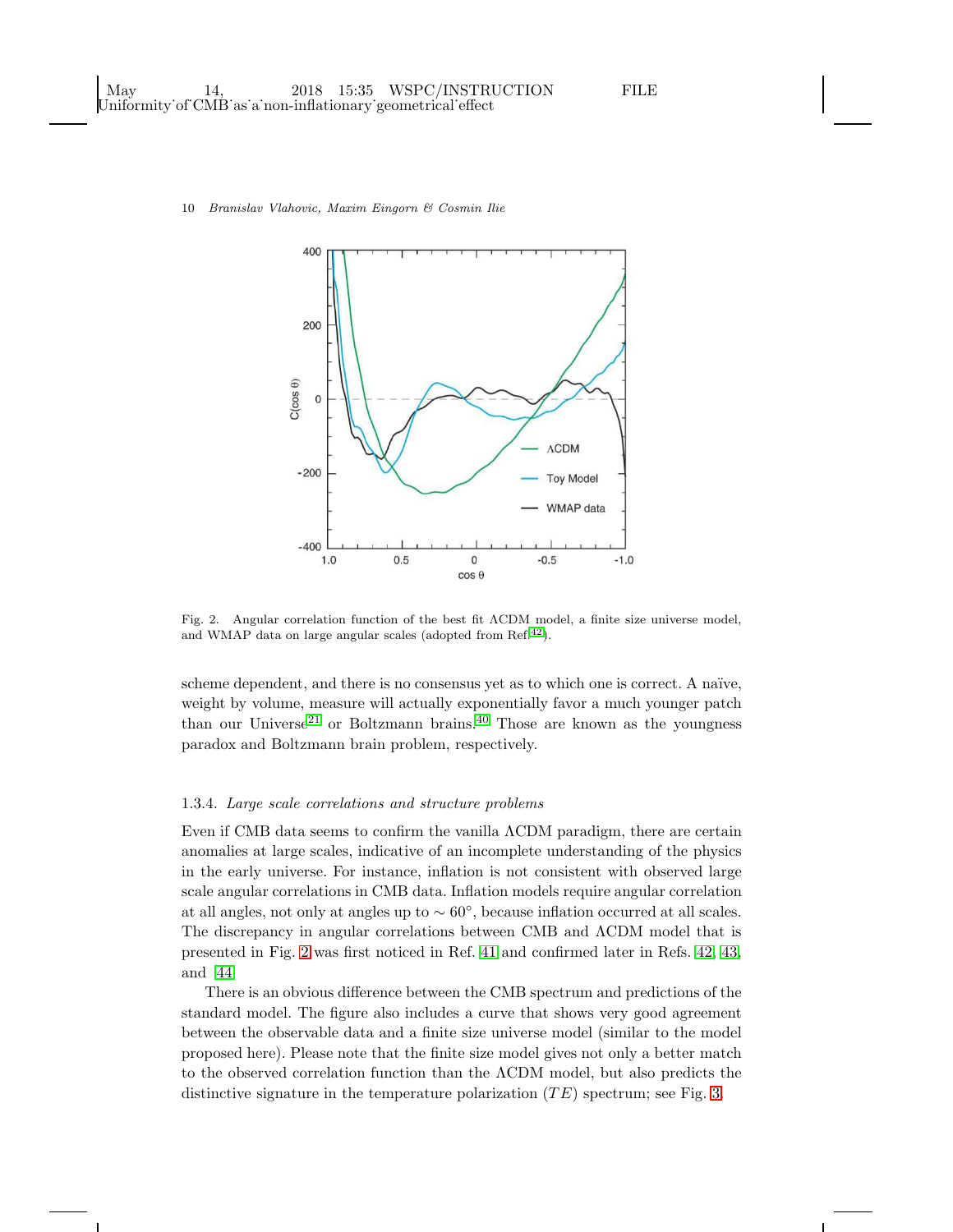

<span id="page-10-0"></span>Fig. 3. The comparison of the data to the predicted TE power spectrum in a finite universe model (solid line) and the ΛCDM model (dashed line), adopted from Ref.[42](#page-21-18)

## 1.3.5. Alternatives to inflation

Motivated by the thorny theoretical problems of inflationary cosmology some authors have proposed alternative scenarios such as string gas cosmology, matter bounces, ekpyrotic/cyclic scenarios (for a review, see e.g. Ref. [45\)](#page-21-23). As shown in Ref. [46](#page-21-24) there are two robust cases for the effective equation of state parameter  $w$ required for a scalar field to produce a nearly scale-invariant spectrum of density perturbations:  $w \approx -1$  (inflation) and  $w \gg 1$  (ekpyrotic/cyclic). The latter scenario predicts almost no tensor perturbations and a degree of non-Gaussianity larger than simple, single field inflation. If B-modes are detected in the CMB with future experiments, one could use the consistency relation in Eq. [\(1.8\)](#page-5-1) to test the slow roll hypothesis vs alternatives. A very interesting review of the ekpyrotic/cyclic scenario and its problems can be found in the Appendix of Ref. [24.](#page-21-0)

Of the three problems of BB cosmology the horizon problem is the most serious one, as "there are possible solutions of the flatness and monopole problems that do not rely on inflation".<sup>[47](#page-21-25)</sup> The explanation for flatness may be the anthropic prin-ciple,<sup>[48](#page-21-26)</sup> that intelligent life would only arise in those patches of universe with  $\Omega$ very close to 1; another explanation could be that space is precisely flat at time of BB. Guth's monopoles may be explained by inflation, or the physics may be such that they never existed in appreciable abundances. An explanation may be that there is no simple gauge group that is spontaneously broken to the gauge group  $SU(3) \times SU(2) \times U(1)$  of the Standard Model. In the remainder of this paper we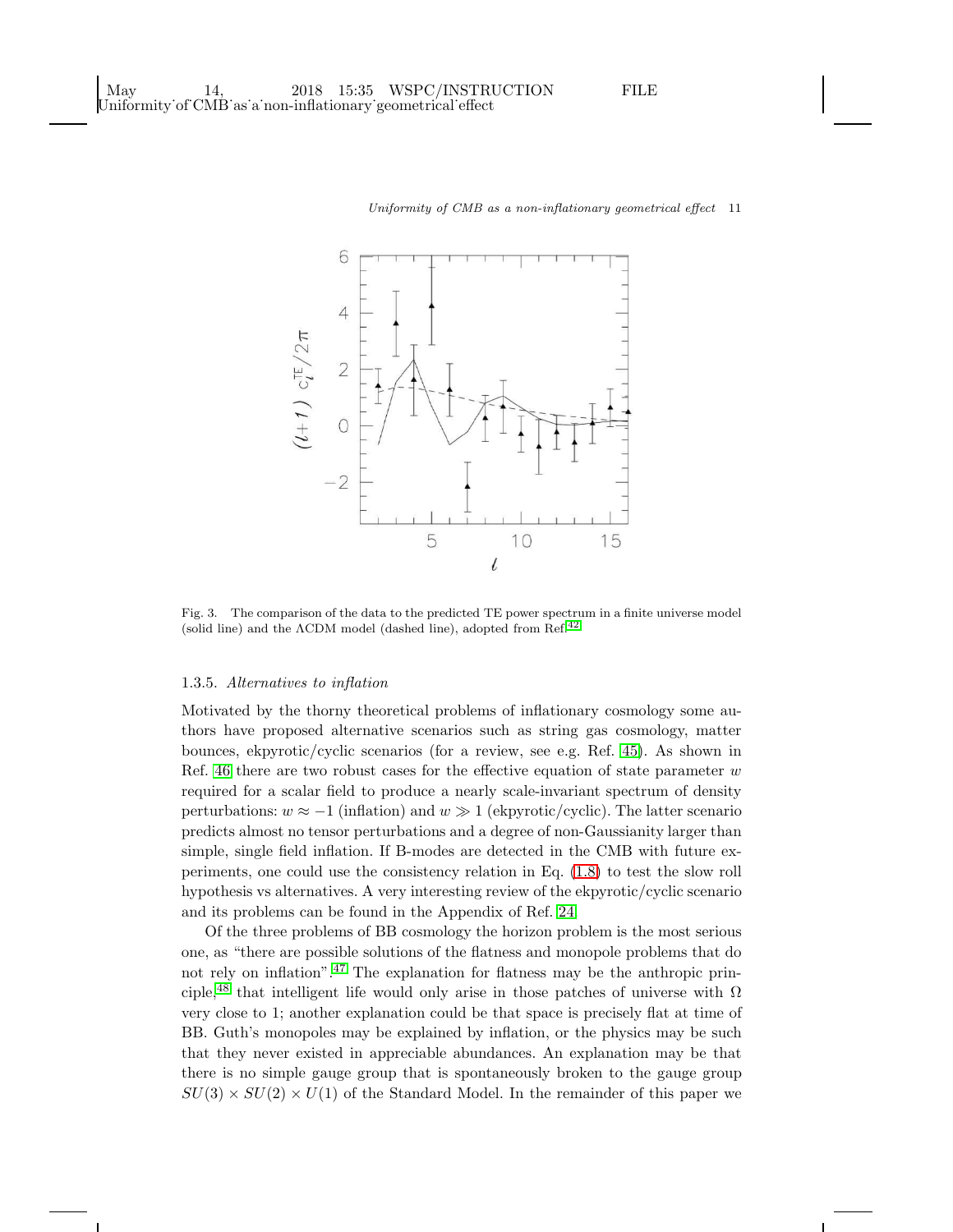will discuss a novel, geometric, approach that could be used to solve the horizon problem without the need for postulating an inflationary epoch.

# 2. Positive curvature and  $\omega = -1/3$  quintessence

Inflation explains uniformity of CMB and solves horizon problem by generating our observable universe from one single causally connected patch. Homogeneity in the CMB on the level of 10−<sup>5</sup> is explained by inflation era. However, arguments in favor of inflation only exist if space was already homogeneous before inflation. If the pre inflationary universe was not already homogenous, inflation will not lead to homogeneity.<sup>[49](#page-21-27)</sup> So, the homogeneity problem is pushed only back in time, because the Big Bang itself is taken to be inherently free of correlations.

In addition, after the time when inflation ended to the moment of the last recombination, when CMB was emitted, densities changed from  $10^{38}$  kg/m<sup>3</sup> to  $10^{-17}$  kg/m<sup>3</sup>, and temperature from  $10^{29}$  K to 3000 K. The high degree of isotropy observed in the microwave background indicates that any density variations from one region of space to another at the time of decoupling must have been small, at most a few parts in  $10^{-5}$ . This requires that changes in density at any part of the universe is the same to the 60 orders of magnitude. After inflation ended, during the time period of 380k years some parts of the universe are not anymore causally connected and there is no reason that they will have the same density and the same temperature at the time of decoupling. Taking in account that during that period we also have acoustic oscillations (heat of photon-matter interactions creates a large amount of outward pressure that counteract gravity) it is statistically unlikely that the CMB will have observed uniformity. This is similar to the horizon problem, but after inflation, inflation does not help to solve it.

It is important to note that the transfer of the quantum fluctuations in the inflaton field to density perturbations that lead to the CMB anisotropies is not well understood. For instance, at the end of inflation during reheating the energy of vacuum was transferred to ordinary matter and radiation, but we have no clear idea how the energy transfer took place and which particles are first created. Later, we can only guess when and how some particles effectively stopped interacting with the rest of matter and radiation and become cold dark matter. These uncertainties do not allow us to make predictions that will be accurate on 60 decimal places. So, how do we explain the CMB uniformity?

We argue that the observed uniformity in the CMB does not mean that space was uniform at the time of decoupling. We propose a cosmological model that allows for a different interpretation of the CMB data and for inhomogeneity of the universe at the early stage. A large-scale homogeneity and isotropy is not required by classical GR theory. It is well known that in the Big Bang models homogeneity of space cannot be explained, it is simply assumed in initial conditions.

In our positive curvature closed universe model the CMB is always coming from a very small vicinity of the antipodal point. Therefore measuring the same CMB by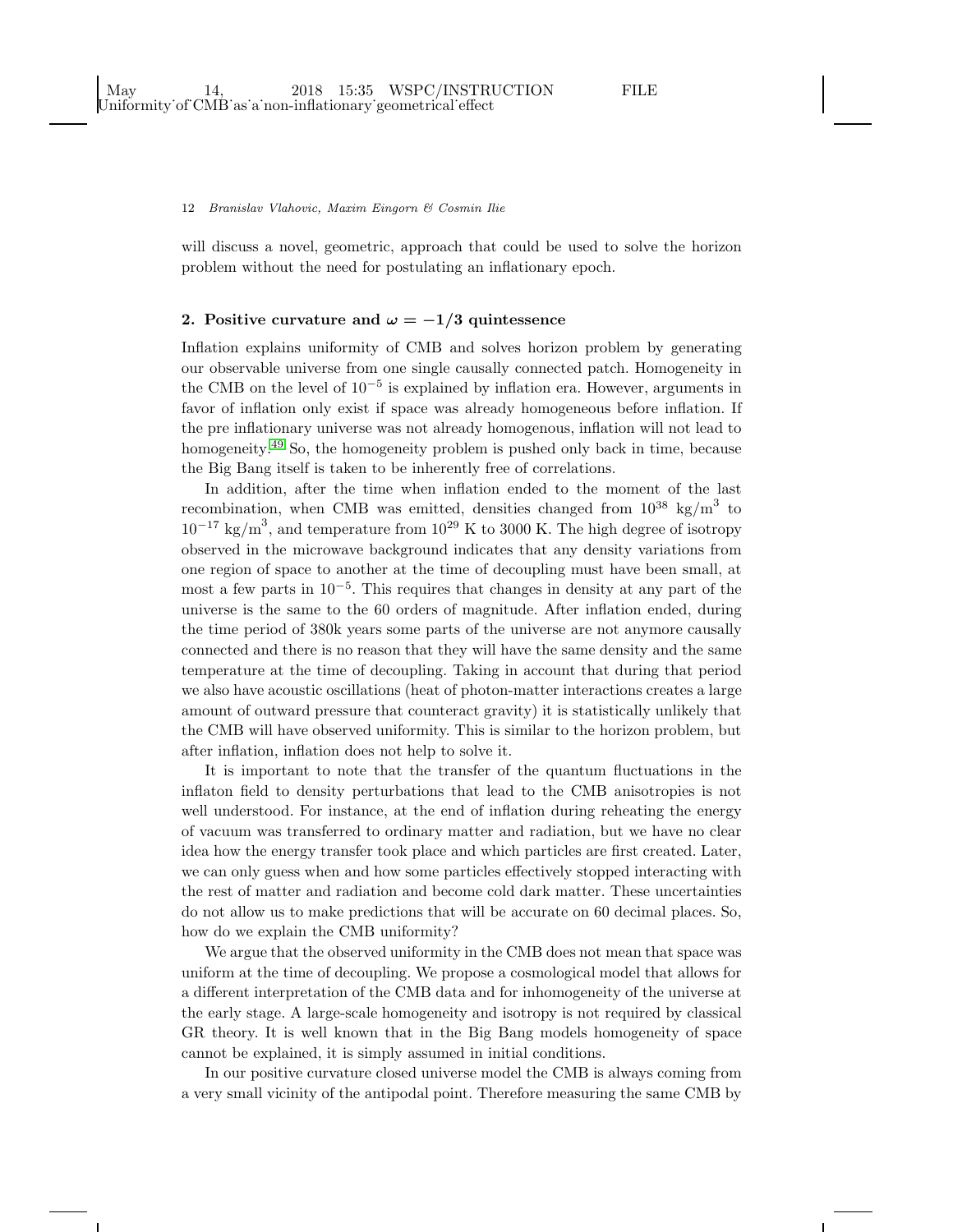looking in the opposite directions of the universe does not represent or reflect the uniformity of the universe at the time of decoupling, because we always measure CMB originating from approximately the same antipodal point regardless of the direction of observation. For that reason we always must obtain the same result. Small variations for the CMB are possible and observed, but these variations are the result of measuring CMB from a small region and not exactly from a single point, and because of the interaction between matter and light during its travel. For instance, depending on the direction we choose to measure the CMB, light will travel through different galaxies and will interact with different amounts of matter, which will result in small observed variations of the CMB at large angular scales (as the photons pass through large scale structures) by the integrated Sachs – Wolfe  $effect.$ <sup>[50](#page-21-28)[–53](#page-22-0)</sup>

To establish a connection between the uniformity of the earlier universe at the time of decoupling and the CMB we will need to make a completely different kind of measurement of the CMB. We can see the CMB in any direction we can look in the sky. However, we must keep in mind that the CMB emitted from over-dense regions that would ultimately form, for instance the Milky Way, is long gone. It left our part of the universe at the speed of light billions of years ago and now forms the CMB for observers in remote parts of the universe, for an observer located at the antipodal point. To measure the uniformity of the universe at the time of decoupling we will need to measure the CMB in at least two different points. If, that measurements give the same result, then and only then may we speak about the uniformity of the CMB and uniformity of the universe at the time of decoupling. However, such measurements are not possible at the present time since we cannot move to different place to perform such measurement.

Following the above and ideas expressed in the recent papers,  $54, 55$  $54, 55$  let us try to find a possibility for an affirmative answer to the following question: "Is there a chance from the mathematical point of view that the last scattering surface is approximately point-like, or, in other words, that the CMB radiation originates from a very limited space region in the vicinity of the only one point?" For this purpose, taking into account that the answer is definitely negative in the framework of the conventional ΛCDM cosmological model with flat spatial geometry, we consider its extension with the positive curvature, i.e. the closed space. The corresponding FLRW metric reads:

$$
ds^{2} = c^{2}dt^{2} - a^{2}(t) \left[ d\chi^{2} + \sin^{2}\chi \left( d\theta^{2} + \sin^{2}\theta d\varphi^{2} \right) \right],
$$
 (2.1)

where the hyperspherical coordinates  $\chi \in [0, \pi], \theta \in [0, \pi], \varphi \in [0, 2\pi)$ ; c represents the speed of light, while  $a(t)$  stands for the scale factor. This function satisfies the well-known first Friedmann equation:

<span id="page-12-0"></span>
$$
H^{2} = \left(\frac{\dot{a}}{a}\right)^{2} = \frac{\kappa \varepsilon_{rad} c^{2}}{3} + \frac{\kappa \bar{\rho} c^{4}}{3a^{3}} + \frac{\Lambda c^{2}}{3} - \frac{c^{2}}{a^{2}}
$$
  
=  $H_{0}^{2} \left[\Omega_{rad} \left(\frac{a_{0}}{a}\right)^{4} + \Omega_{mat} \left(\frac{a_{0}}{a}\right)^{3} + \Omega_{\Lambda} + \Omega_{K} \left(\frac{a_{0}}{a}\right)^{2}\right],$  (2.2)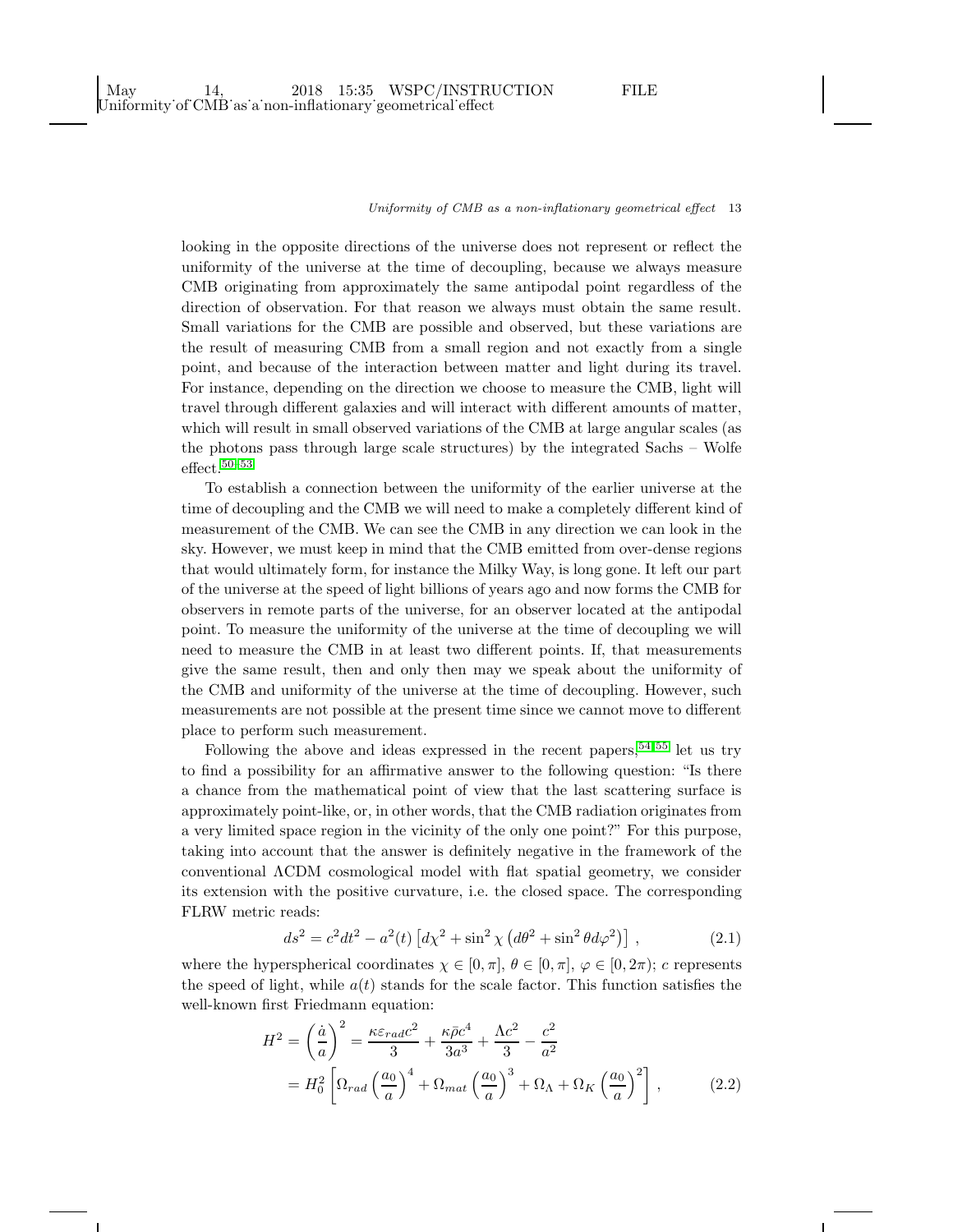where the dot denotes the derivative with respect to time  $t; \kappa = 8\pi G_N/c^4$ , with  $G_N$ being the Newtonian gravitational constant;  $a_0$  is the current scale factor value, and  $H_0 \approx 67.4 \text{ km/s/Mpc}$  is the current value of the Hubble parameter  $H(t) = \dot{a}/a$ . Further,  $\varepsilon_{rad}$  and  $\bar{\rho}c^2/a^3$  represent the energy densities of radiation and nonrelativistic matter (with the average rest mass density  $\bar{\rho}$  in the comoving coordinates), respectively, while  $\Lambda$  stands for the cosmological constant. Finally, the following well-known energy fractions are introduced:

<span id="page-13-1"></span>
$$
\Omega_{rad} = \frac{\kappa \varepsilon_{rad(0)} c^2}{3H_0^2} \approx 0.000055, \quad \Omega_{mat} = \frac{\kappa \bar{\rho} c^4}{3H_0^2 a_0^3} \approx 0.31 ,
$$
\n
$$
\Omega_{\Lambda} = \frac{\Lambda c^2}{3H_0^2} \approx 0.69, \quad \Omega_K = -\frac{c^2}{H_0^2 a_0^2} \sim -0.005 ,
$$
\n(2.3)

where  $\varepsilon_{rad(0)}$  denotes the today's radiation energy density. Here the numerical values approximately correspond to what is observed according to the recent Planck results (see Ref. [56\)](#page-22-3). It should be noted that the value 0.005 may be considered as an approximate upper limit for the quantity  $|\Omega_K|$  in the considered case of the positive curvature space.

Introducing the dimensionless quantities  $\tilde{a} = a/a_0$  and  $\tilde{t} = H_0 t$  (so  $\tilde{a}(0) = 1$  and  $\tilde{a}(-\tilde{t}_0)=0$ , where  $\tilde{t}_0$  represents the dimensionless age of the Universe), we get

$$
\tilde{t}_0 = \int_0^1 \frac{\tilde{a}d\tilde{a}}{\sqrt{\Omega_{rad} + \Omega_{mat}\tilde{a} + \Omega_{\Lambda}\tilde{a}^4 + \Omega_K\tilde{a}^2}} \approx 0.96\,,\tag{2.4}
$$

and this value corresponds to  $t_0 \approx 13.9$  billions of years of the Universe evolution. In addition, it is worth mentioning that the today's value of the deceleration parameter  $q = -\ddot{a}/(aH^2)$  reads  $q_0 \approx -0.535$ , being in complete agreement with the supernovae data.

Now, let us demand that

<span id="page-13-0"></span>
$$
\int_{-t_0}^{0} \frac{cdt}{a(t)} \approx \pi.
$$
\n(2.5)

The physical interpretation of this condition is clear: if it holds true, than light travels between the antipodal points during the age of the Universe. One can easily verify that it is impossible to reach the approximate equality [\(2.5\)](#page-13-0) within the standard pure ΛCDM model. Really, with the help of the values [\(2.3\)](#page-13-1) for the left-hand side we immediately obtain

<span id="page-13-2"></span>
$$
\sqrt{-\Omega_K} \int_0^1 \frac{d\tilde{a}}{\sqrt{\Omega_{rad} + \Omega_{mat}\tilde{a} + \Omega_{\Lambda}\tilde{a}^4 + \Omega_K\tilde{a}^2}} \approx 0.2 \neq \pi.
$$
 (2.6)

However, without the crucial condition [\(2.5\)](#page-13-0) the proposed elegant geometrical solution of the horizon problem is not valid. Therefore, in what follows we continue demanding its fulfilment. Of course, this is apparently forbidden if the composition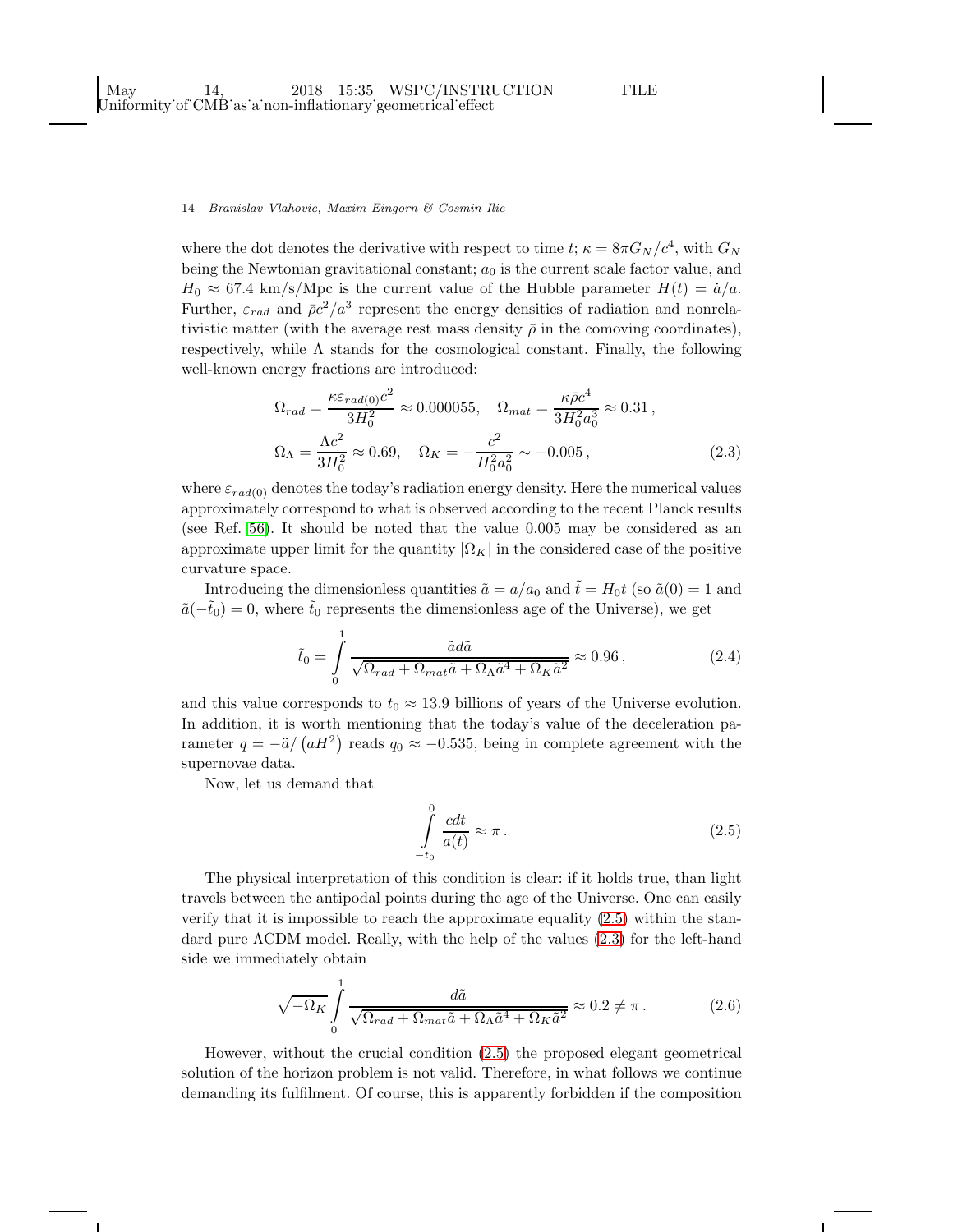of the Universe remains unchanged. In this connection we supplement the positive spatial curvature extension of the conventional cosmological model with an additional perfect fluid with the constant parameter  $\omega$  in the linear equation of state  $p_Q = \omega \varepsilon_Q$ , where  $\varepsilon_Q$  and  $p_Q$  represent its energy density and pressure, respectively. If  $-1<\omega<0,$  such a perfect fluid may be called quintessence.  $^{57-59}$  $^{57-59}$  $^{57-59}$ 

According to Ref. [60,](#page-22-6) only two negative values of the constant parameter  $\omega$ are admissible from the point of view of the cosmological perturbations theory:  $\omega = -1$  (this possibility is already completely exhausted by introducing the nonzero cosmological constant  $\Lambda$ , which, as it is known, can be interpreted as a perfect fluid with the vacuum equation of state  $p_{\Lambda} = -\varepsilon_{\Lambda}$ ) and  $\omega = -1/3$  (for the foundations of the mechanical/discrete approach to cosmological problems inside the cell of uniformity, leading directly to these severe theoretical restrictions, see Refs. [61,](#page-22-7) [62,](#page-22-8) [63\)](#page-22-9). Consequently, we make the choice  $\omega = -1/3$ . It is interesting that the frustrated network of such topological defects as cosmic strings<sup>[64,](#page-22-10) [65](#page-22-11)</sup> is characterized by exactly the same value of the parameter  $\omega$ . Such a constituent is also used in Refs. [66,](#page-22-12) [67](#page-22-13) within another alternative cosmological model.

It should be noted that the extension of the standard ΛCDM model with respect to the positive curvature space without quintessence has an important problematic aspect: the gravitational potential  $\phi$  in the comoving coordinates produced by a point-like mass m diverges at the antipodal point where this mass is actually absent, and this may be considered as a disadvantage of the investigated spherical topology. As shown in Ref. [61,](#page-22-7) if the considered gravitating mass is situated at the point  $\chi = 0$ , then

<span id="page-14-0"></span>
$$
\phi = 2C\cos\chi - G_N m \left(\frac{1}{\sin\chi} - 2\sin\chi\right),\tag{2.7}
$$

where C is some integration constant. It immediately follows from  $(2.7)$  that the function  $\phi$  diverges not only at the point  $\chi = 0$  where it has the correct Newtonian limit  $\phi \to -G_N m/\chi$ , as it certainly should be, but also at the antipodal point  $\chi = \pi$  where there is no any mass! Let us note as well that the inevitably coming to mind conclusion that this result is nonphysical may be drawn in the case of the infinite-range gravitational interaction analyzed in Ref. [61.](#page-22-7) At the same time, in the opposite case of the finite-range gravitational interaction studied in detail in Ref. [68](#page-22-14) the situation may improve drastically. However, this chance lies beyond the scope of the present manuscript.

The situation with the gravitational potential improves as well, if one introduces the above-mentioned  $\omega = -1/3$  quintessence Ref. [60.](#page-22-6) Now under the same problem statement

<span id="page-14-1"></span>
$$
\phi = -G_N m \frac{\sin\left[ (\pi - \chi)\sqrt{\mu^2 + 1} \right]}{\sin\left(\pi\sqrt{\mu^2 + 1} \right)\sin\chi},\tag{2.8}
$$

where  $\mu^2 = (3 - \kappa \varepsilon_{Q(0)} a_0^2) > 0$ . Here, in its turn,  $\varepsilon_{Q(0)}$  denotes the today's quintessence energy density. Obviously, for  $\sqrt{\mu^2 + 1} \neq 2, 3, \ldots$  the function  $\phi$  [\(2.8\)](#page-14-1)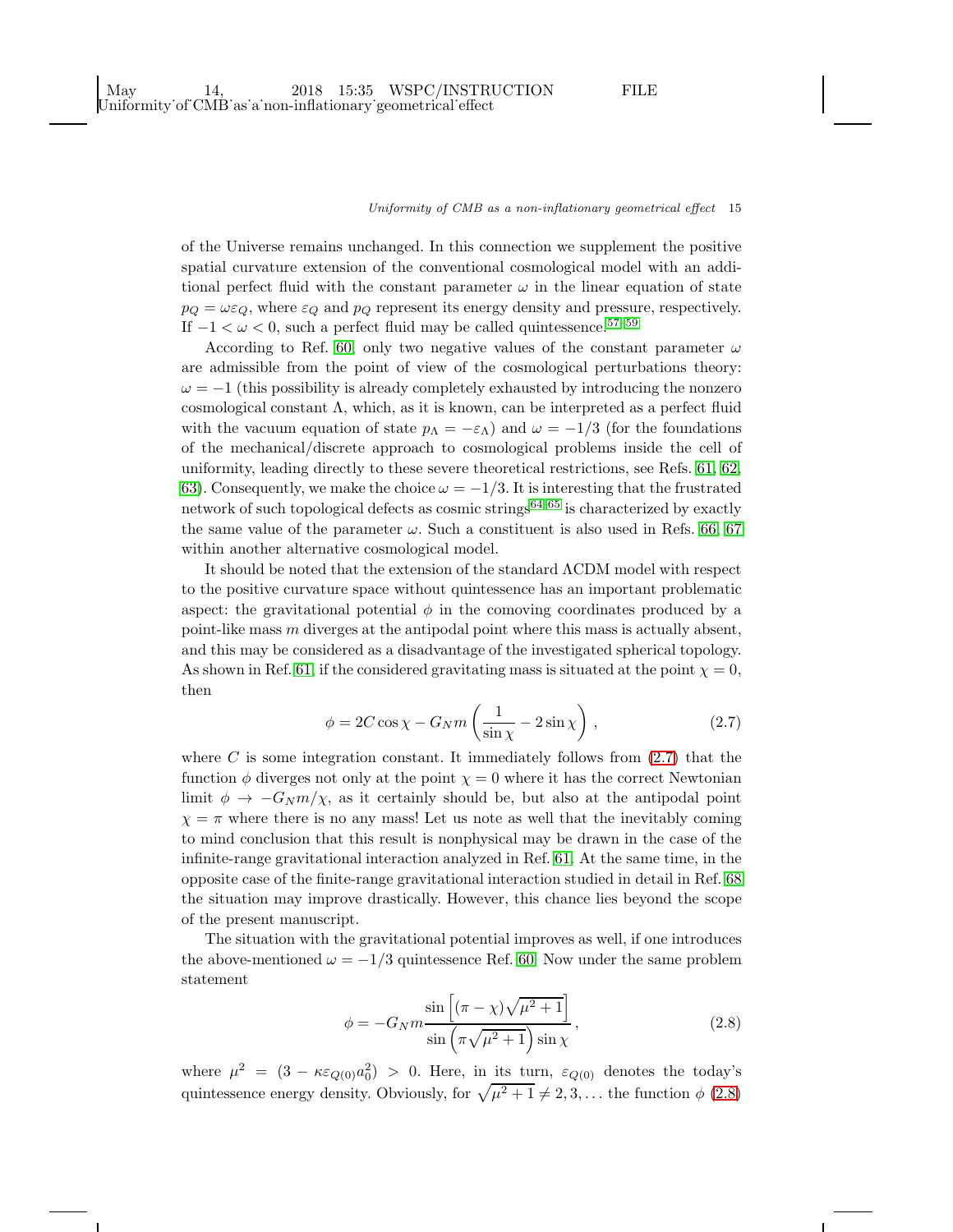is finite at any point  $\chi \in (0, \pi]$ , including the suspect antipodal point  $\chi = \pi$ . The finiteness remains in force also in the opposite case  $(3 - \kappa \varepsilon_{Q(0)} a_0^2) < 0$ .

Avoidance of the gravitational potential divergency in the presence of quintessence in the closed Universe may serve as a valid reason to incorporate such a constituent into the cosmological model under consideration. The other reason consists in allowing the condition [\(2.5\)](#page-13-0) of light traveling between the antipodal points during the age of the Universe to be satisfied. The next section is entirely devoted to determination of numerical values of the corresponding energy fractions.

## 3. Comparison with supernovae data

The contribution of quintessence to the right-hand side of the first Friedmann equation  $(2.2)$  reads:

$$
\frac{\kappa \varepsilon_Q c^2}{3} = H_0^2 \Omega_Q \left(\frac{a_0}{a}\right)^2, \quad \Omega_Q = \frac{\kappa \varepsilon_{Q(0)} c^2}{3H_0^2} \,. \tag{3.1}
$$

Neglecting the radiation contribution, we get

<span id="page-15-0"></span>
$$
\Omega_{mat} + \Omega_{\Lambda} + \Omega_K + \Omega_Q = 1. \tag{3.2}
$$

Demanding that the acceleration parameter  $q$  has approximately the same current value as in the standard  $\Lambda$ CDM model, that is  $q_0 \approx -0.535$ , we obtain one more equation for the energy fractions:

<span id="page-15-1"></span>
$$
-\frac{1}{2}\Omega_{mat} + \Omega_{\Lambda} \approx 0.535.
$$
 (3.3)

Besides, instead of [\(2.6\)](#page-13-2) we have now

<span id="page-15-2"></span>
$$
\sqrt{-\Omega_K} \int_0^1 \frac{d\tilde{a}}{\sqrt{\Omega_{mat}\tilde{a} + \Omega_\Lambda \tilde{a}^4 + \Omega_K \tilde{a}^2 + \Omega_Q \tilde{a}^2}} \approx \pi.
$$
 (3.4)

For illustrative purposes we single out two concrete examples. First, it is the socalled "exact compensation" case when the positive contribution  $\Omega_{\mathcal{O}}$  of quintessence exactly compensates the negative one of the spatial curvature  $\Omega_K = -|\Omega_K|$ :  $\Omega_Q = -\Omega_K \approx 0.93$ , so the rest two fractions exactly coincide with those from the conventional model, namely  $\Omega_{mat} \approx 0.31$ ,  $\Omega_{\Lambda} \approx 0.69$ . In this case the gravitational potential in the comoving coordinates produced by a point-like mass reads:

$$
\phi = \frac{G_N m}{2\pi} - G_N m \frac{\cos \chi}{\sin \chi} \left( 1 - \frac{\chi}{\pi} \right) ,\qquad (3.5)
$$

again being a finite function of  $\chi \in (0, \pi]$ .

Second, it is the so-called "visible matter" case when the nonrelativistic matter contribution equals  $\Omega_{mat} \approx 0.040$  (which allows interpreting these 4% as approximately corresponding to the visible matter only, without dark matter). Then  $\Omega_{\Lambda} \approx 0.555$ ,  $\Omega_{Q} \approx 0.721$  and  $\Omega_{K} \approx -0.316$ . Both found sets of energy fractions satisfy the equations  $(3.2)$  and  $(3.3)$  as well as the condition  $(3.4)$ . In the following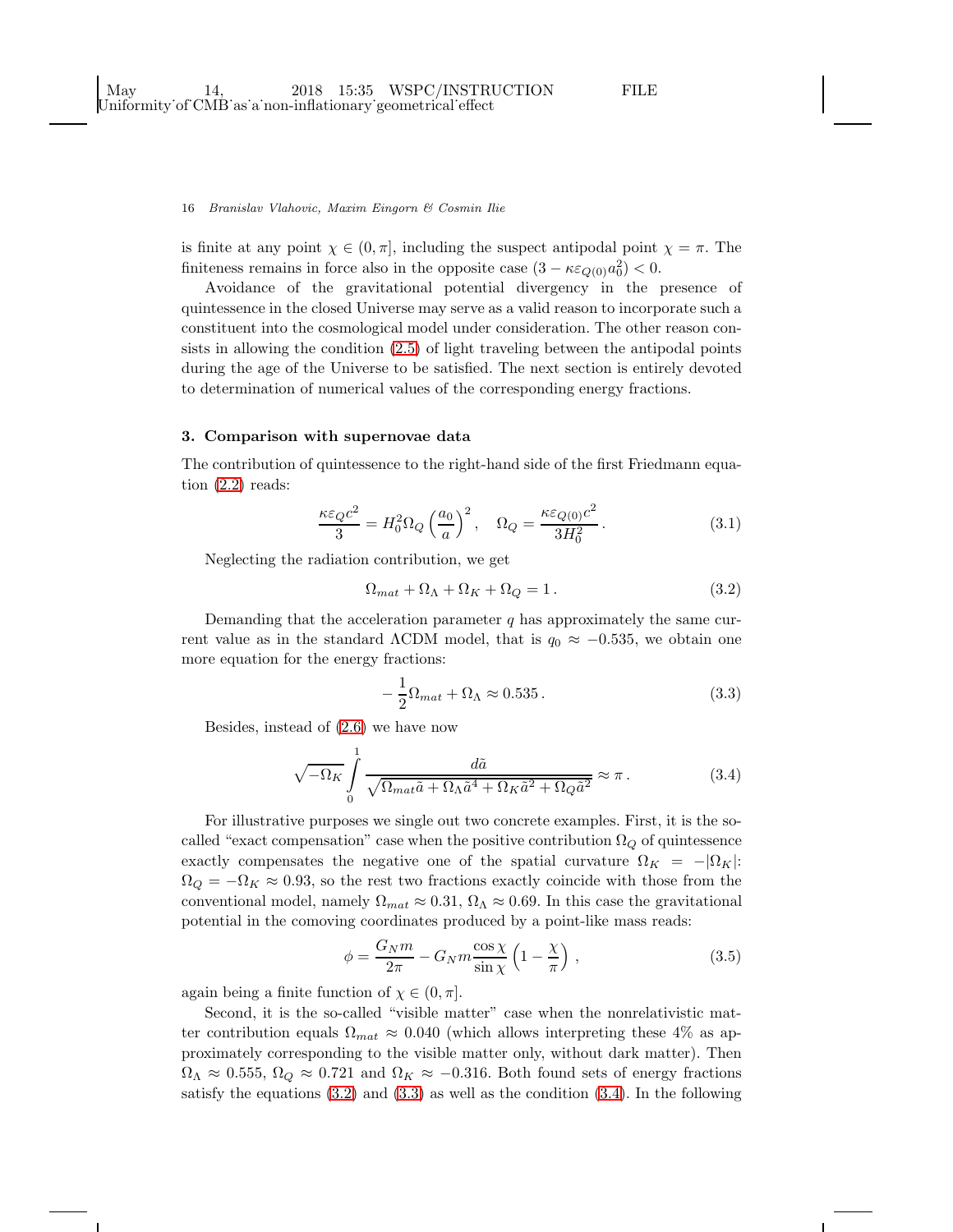case.

| $\boldsymbol{z}$ | $a/a_0$ | $-t$<br>(Gyr) | $-ct$<br>(Gpc) | $d_L$<br>(Gpc) | $d_{L(\Lambda CDM)}$<br>(Gpc) |  |  |  |
|------------------|---------|---------------|----------------|----------------|-------------------------------|--|--|--|
| 0.1              | 0.91    | 1.34          | 0.41           | 0.48           | 0.48                          |  |  |  |
| 0.5              | 0.67    | 5.17          | 1.59           | 2.85           | 2.94                          |  |  |  |
| 1.0              | 0.50    | 7.99          | 2.45           | 6.23           | 6.84                          |  |  |  |
| 1.5              | 0.40    | 9.58          | 2.94           | 9.57           | 11.27                         |  |  |  |
| 2.0              | 0.33    | 10.63         | 3.26           | 12.69          | 16.04                         |  |  |  |
| 1000             | 0.001   | 13.89         | 4.26           | 489.4          | 14046                         |  |  |  |

Uniformity of CMB as a non-inflationary geometrical effect 17

Table 1. Numerical values for the "exact compensation"

Table 2. Numerical values for the "visible matter" case.

| $\boldsymbol{z}$ | $a/a_0$ | $-t$<br>(Gyr) | $-ct$<br>(Gpc) | $d_L$<br>(Gpc) | $d_{L(\Lambda CDM)}$<br>(Gpc) |
|------------------|---------|---------------|----------------|----------------|-------------------------------|
| 0.1              | 0.91    | 1.34          | 0.41           | 0.48           | 0.48                          |
| 0.5              | 0.67    | 5.23          | 1.61           | 2.95           | 2.94                          |
| 1.0              | 0.50    | 8.26          | 2.54           | 6.89           | 6.84                          |
| 1.5              | 0.40    | 10.13         | 3.11           | 11.36          | 11.27                         |
| 2.0              | 0.33    | 11.45         | 3.51           | 16.11          | 16.04                         |
| 1000             | 0.001   | 16.89         | 5.17           | 1385.7         | 14046                         |

two tables we present some useful calculations for the "exact compensation" and "visible matter" cases, respectively.

The last two columns of these tables show the numerical values of the luminosity distance

$$
d_L(z) = \frac{c}{H_0}(1+z)\sqrt{-\frac{1}{\Omega_K}}\sin\left[\sqrt{-\Omega_K}\int\limits_{\frac{1}{1+z}}^1 \frac{d\tilde{a}}{\sqrt{\Omega_{mat}\tilde{a} + \Omega_{\Lambda}\tilde{a}^4 + (\Omega_Q + \Omega_K)\tilde{a}^2}}\right]
$$
(3.6)

within the cosmological model under consideration and the luminosity distance

$$
d_{L(\Lambda CDM)}(z) = \frac{c}{H_0} (1+z) \int_{\frac{1}{1+z}}^1 \frac{d\tilde{a}}{\sqrt{\Omega_{mat}\tilde{a} + \Omega_{\Lambda}\tilde{a}^4}} \tag{3.7}
$$

in the framework of the standard ΛCDM one, respectively, as functions of the cosmological redshift  $z = a_0/a - 1$ . These dependences are also depicted in Fig. [4.](#page-17-0) We see that both examples agree with the supernovae data quite well for sufficiently small  $z$ . Nevertheless, for large  $z$  the discrepancy between the considered model and the conventional one with respect to the luminosity distance becomes wide. Indeed, for  $z_* = 1100$  (this redshift corresponds approximately to the recombination time) we have  $d_{L(\Lambda CDM)} \approx 15400$  Gpc while for two above-mentioned sets of energy fractions the luminosity distance is about 510 Gpc or 1450 Gpc, respectively. This leads to drawbacks discussed briefly in the next section.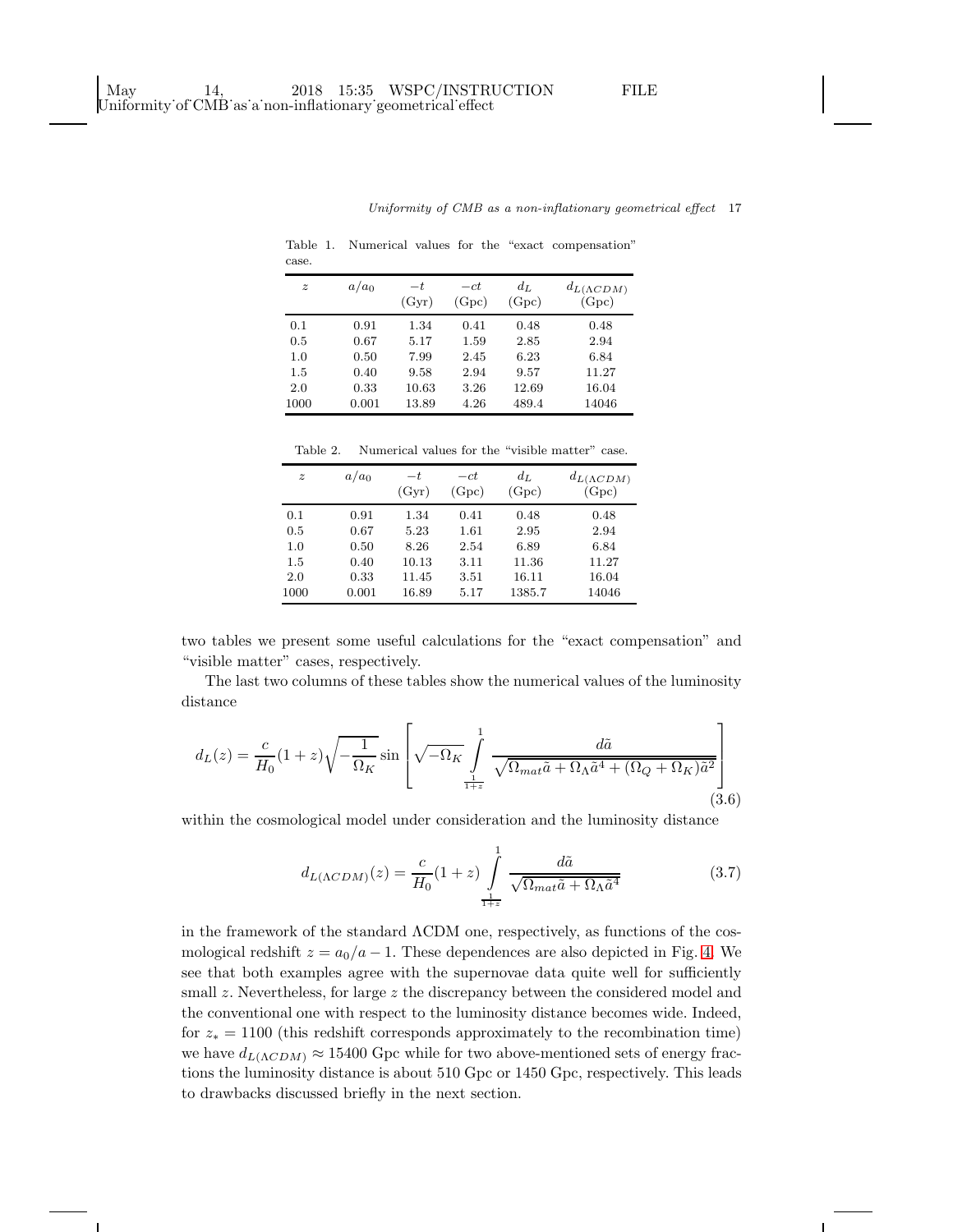



<span id="page-17-0"></span>Fig. 4. The dependence of the luminosity distance  $d<sub>L</sub>$  on the cosmological redshift z for the standard ΛCDM model (a black solid line) and both the "exact compensation" (a blue dashed line) and "visible matter" (a red dotted line) cases.

## 4. Cosmic microwave background anisotropy

Certainly, it is not enough to reach agreement only with the supernovae data. Any novel cosmological scenario must take a lot of other tests in order to be called successful and viable. Among them here we single out consistency with the CMB data. The simplest possible check consists in estimation of the location of the first acoustic peak directly related to the so-called acoustic scale (see, e.g., Refs. [69,](#page-22-15) [70,](#page-22-16) [71\)](#page-22-17):

$$
\theta_* = \frac{r_s}{D_A},\tag{4.1}
$$

representing the ratio of the comoving size of the sound horizon at the time of recombination and the corresponding angular diameter distance, which is directly proportional to the luminosity distance  $d_L(z_*)$  divided by  $(1+z_*)^2$ . Let us restrict ourselves, for example, to the "visible matter" case, which matches the luminosity distance redshift relation of ΛCDM to within 1% up to high redshifts, as one can see from Fig. [4.](#page-17-0) Then from the quite natural requirement  $\theta_*/\theta_{*(\Lambda CDM)} \sim 1$  we obtain:

<span id="page-17-1"></span>
$$
\frac{r_s}{r_{s(\Lambda CDM)}} \sim \frac{D_A}{D_{A(\Lambda CDM)}} = \frac{d_L}{d_{L(\Lambda CDM)}} \approx \frac{1450}{15400} \approx 0.1. \tag{4.2}
$$

Unfortunately, it can hardly be so. Indeed, since the comoving size of the sound horizon  $r_s$  is determined by the average sound speed before the recombination, the requirement [\(4.2\)](#page-17-1) means that in the framework of the alternative cosmological model under consideration the average sound speed during this earliest epoch of the Universe evolution should be decreased in about 10 times as compared to the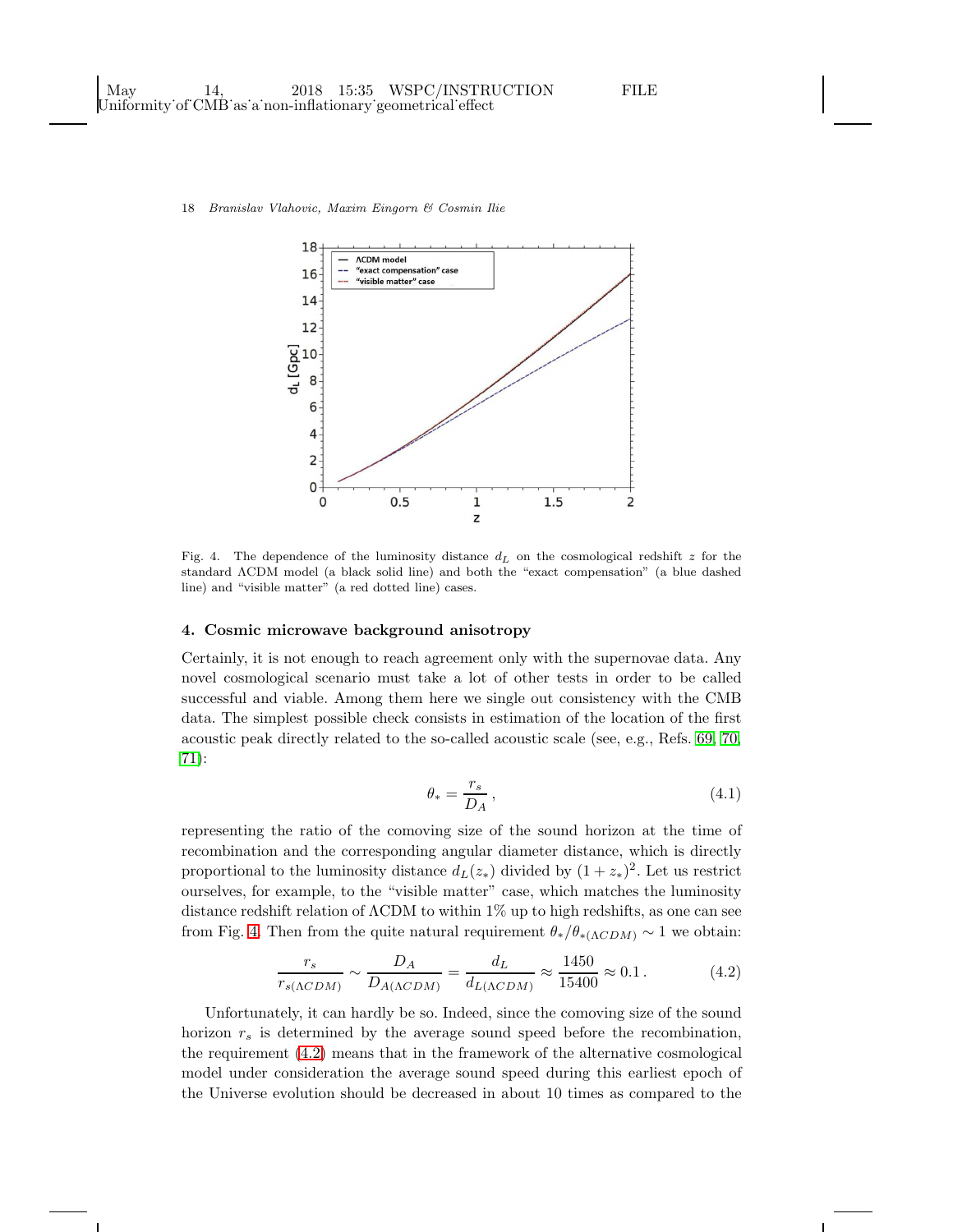standard ΛCDM one. However, this quantity in its turn is determined mainly by the radiation contribution and thus is approximately equal to  $1/\sqrt{3}$  if defined as  $\sqrt{\partial p/\partial \varepsilon}$ . The physical mechanism of such decreasing of the sound speed is actually completely unknown to us. The reasoning may be as follows. First, we cannot simply compensate the radiation contribution to the sound speed squared by some other contribution of the opposite (negative) sign, because all popular exotic perfect fluids including quintessence become relativistic at the earliest evolution stage if their initial peculiar velocities are nonzero, and therefore are described by the same parameter 1/3 in the equation of state as the radiation. Second, even if there is no thermal motion of some assumed additional fluid at the very beginning of the Universe evolution, which is hard to imagine, then this fluid should affect not only the sound propagation making it difficult, but also possess the energy density and pressure compared to those of radiation. This would evidently have grave consequences not only for the epoch before the recombination but also for the epoch after it, and from the experimental point of view this is also hard to imagine with respect to what is observed or supposed to be known about the early evolution stages.

The other possibility to save the situation lies in the following. One can reject comparing the acoustic scales and change the initial power spectrum instead in such a way that its new shape already contains the observed acoustic peaks. Then their positions may be adjusted to the experimental data. According, e.g., to Ref. [70,](#page-22-16) the conversion from the flat geometry to the spherical space (with the positive spatial curvature) may be implemented, in particular, by replacing the today's conformal time  $t_0$  by the comoving angular diameter distance  $\chi(t_0)$  to the last scattering surface, where we have switched for convenience to the corresponding designations adopted in Ref. [70,](#page-22-16) see, e.g., the formulas (2.254) and (2.255), respectively, for the positions of the peaks:

$$
l_n \sim n\pi \sqrt{3} \frac{t_0}{t_*} \left( \Omega_K = 0 \right) \quad \to \quad l_n \sim n\pi \sqrt{3} \frac{\chi(t_0)}{t_*} \left( \Omega_K < 0 \right). \tag{4.3}
$$

The difference between these quantities (see our estimation  $(4.2)$ ) leads to a conclusion that the repetition frequency for the peaks within the alternative cosmological model under consideration would be theoretically much higher than in the conventional one, in disagreement with the experimental data, if the same initial power spectrum is assumed, namely

<span id="page-18-0"></span>
$$
k^3 P(k) \sim (kt_0)^{n-1}, \qquad (4.4)
$$

where, as usual,  $n$  denotes the spectral index Ref. [70.](#page-22-16) Note that, up to numerical factors,  $k^3 P(k)$  is what we have labeled  $\mathcal{P}_{\mathcal{R}}$  in Eq. [\(1.2\)](#page-4-3). Moreover, we neglect running of the spectral index, as Planck data suggest no evidence for it, and assume here a pivot scale equal to the horizon scale today, i.e.  $k_* = 1/t_0$ . Now, in order to adjust the acoustic peaks of the CMB anisotropy, we are forced to assume the other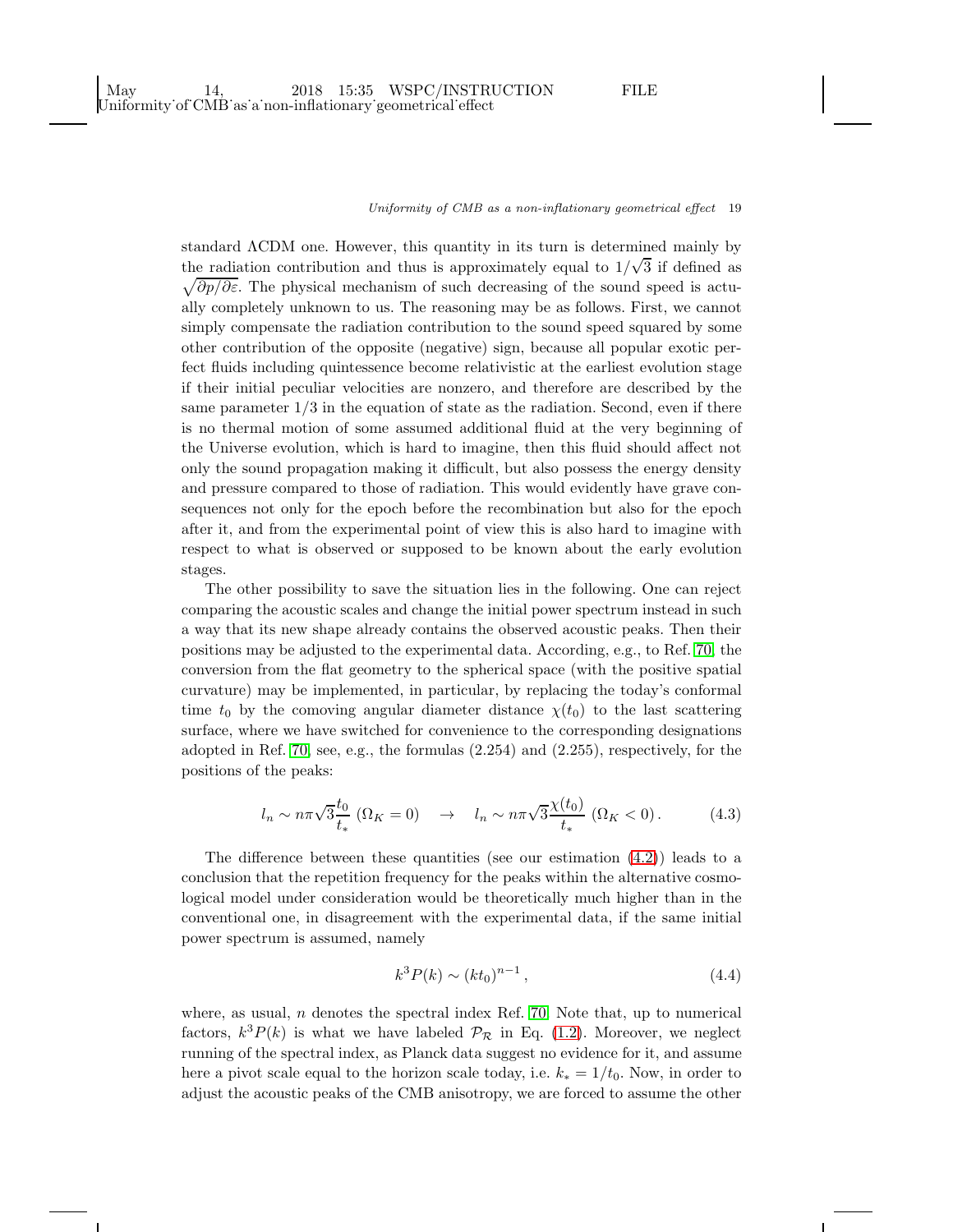form of the spectrum, namely

$$
\tilde{P}(k) = \left(\frac{\chi(t_0)}{t_0}\right)^3 P\left(k\frac{\chi(t_0)}{t_0}\right),\tag{4.5}
$$

so that

<span id="page-19-0"></span>
$$
k^3 \tilde{P}(k) = \left(k \frac{\chi(t_0)}{t_0}\right)^3 P\left(k \frac{\chi(t_0)}{t_0}\right) \sim \left(k \frac{\chi(t_0)}{t_0} t_0\right)^{n-1} = [k\chi(t_0)]^{n-1}.
$$
 (4.6)

In other words, we absorb the difference between the angular diameter distance and the comoving distance for a curved universe in the amplitude of the primordial power spectrum. Let us estimate the change needed in order to match the location of the acoustic peaks in the CMB. From Eqs.  $(4.2)$ ,  $(4.4)$  and  $(4.6)$  we get:

<span id="page-19-1"></span>
$$
\frac{\tilde{P}(k)}{P(k)} = \left(\frac{\chi(t_0)}{t_0}\right)^{n-1} = \frac{\tilde{A}_s(k_*)}{A_s(k_*)} = (0.1)^{n-1} \stackrel{n=0.96}{\Longrightarrow} 1.096\tag{4.7}
$$

Therefore, if one assumes  $n = 0.96$ , the best fit value of the spectral index of scalar perturbations from CMB, then the change in the amplitude of the power spectrum needs to be of the order of 10%, to compensate for a 90% difference in the location of the first acoustic peak. This drastic reduction is made possible by the near scale invariance! CMB fixes the amplitude of the scalar modes to  $A_s = 2.196^{+0.051}_{-0.06} \times 10^{-9}$  at the pivot scale  $k_* = 0.05$  Mpc<sup>-1</sup>. A value  $\tilde{A}_s \approx 2.4 \times 10^{-9}$ , as required by Eq. [\(4.7\)](#page-19-1), is about  $4\sigma$  away from the central value. Albeit not excluded, this seems statistically problematic. However, the pivot scale assumed in Eq. [\(4.7\)](#page-19-1) is the horizon scale today, corresponding to  $k_* = 2.2 \times 10^{-4}$  Mpc<sup>-1</sup>, a scale  $\sim$  200 times larger than the pivot assumed in the CMB analysis! At such large scales the primordial power spectrum is barely constrained by CMB or other cosmological probes<sup>[d](#page-19-2)</sup>, therefore a modification of the order of 10% should be well within experimental bounds.

One has to keep in mind however that the conventional (geometric) estimation of the acoustic peak position can be influenced by the presence of giant voids, and one of the CMB anomalies, the Cold Spot, could be indicative of a great void.<sup>[73,](#page-22-18)74</sup> This could further relax constrains and make our model even more plausible.

## 5. Conclusion

In this paper we demonstrate explicitly that in the framework of the ΛCDM model supplemented in the spherical space with an additional perfect fluid (namely, quintessence with the constant parameter  $w = -1/3$  in the linear equation of state) there is an elegant solution of the horizon problem without inflation: under the proper choice of the parameters light travels between the antipodal points during the age of the Universe. Consequently, one may suppose that the observed CMB

<span id="page-19-2"></span> ${}^{\text{d}}$ See, e.g., Fig. 6 in Ref. [72.](#page-22-20)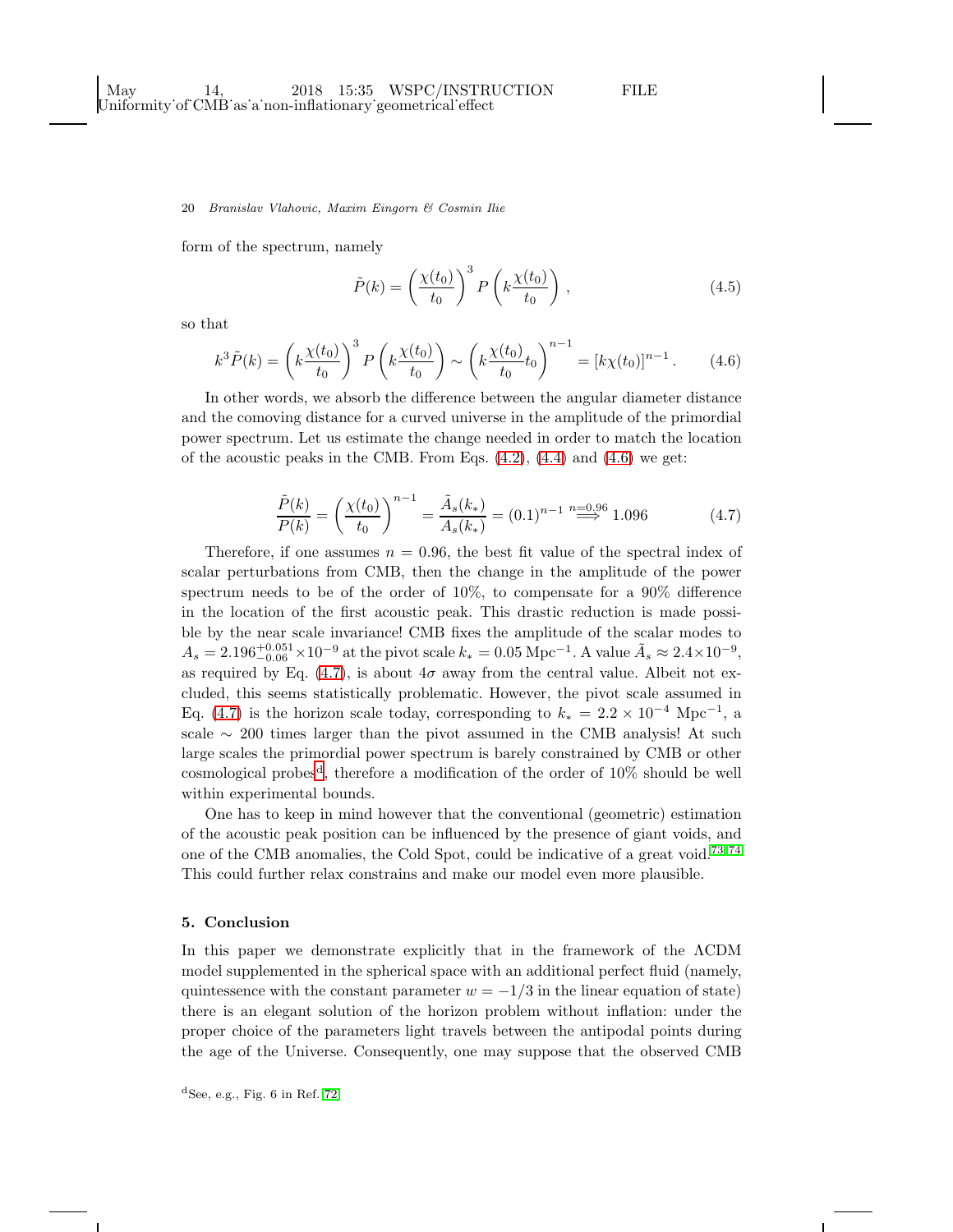radiation originates from a very limited space region, which explains its uniformity. Then there seems no need for various inflation scenarios. In addition this removes any constraints on the uniformity of the universe at the early stage and opens a possibility that the universe was not uniform and that creation of galaxies and large structures is due to the inhomogeneities that originated in the Big Bang. Besides, in the constructed model the gravitational potential of any single mass is convergent at any point except for the point of its location, and agreement with the supernovae data is reached. There are certain serious difficulties when one tries to adjust the proposed concept to the CMB anisotropy arriving at the necessity to change the amplitude of the initial power spectrum. However, the changes that should be done are well inside experimentally allowed constrains.

# Acknowledgements

This work is supported by NSF CREST award HRD-1345219 and NASA grant NNX09AV07A. The authors thank Yu. Shtanov for useful discussions and valuable comments.

# <span id="page-20-0"></span>References

- <span id="page-20-12"></span>1. A. H. Guth, Phys. Rev. D 23, 347 (1981).
- <span id="page-20-1"></span>2. A. D. Linde, Phys. Lett. B 108, 389 (1982).
- <span id="page-20-6"></span>3. A. Albrecht and P. J. Steinhardt, Phys. Rev. Lett. 48, 1220 (1982).
- 4. J. Khoury, B. A. Ovrut, P. J. Steinhardt and N. Turok, Phys. Rev. D 64, 123522 (2001) [\[hep-th/0103239\]](http://arxiv.org/abs/hep-th/0103239).
- 5. J. Khoury, B. A. Ovrut, N. Seiberg, P. J. Steinhardt and N. Turok, Phys. Rev. D 65, 086007 (2002) [\[hep-th/0108187\]](http://arxiv.org/abs/hep-th/0108187).
- <span id="page-20-7"></span>6. J. Khoury, B. A. Ovrut, P. J. Steinhardt and N. Turok, Phys. Rev. D 66, 046005 (2002) [\[hep-th/0109050\]](http://arxiv.org/abs/hep-th/0109050).
- <span id="page-20-8"></span>7. P. J. Steinhardt and N. Turok, Science 296, 1436 (2002).
- <span id="page-20-9"></span>8. P. J. Steinhardt and N. Turok, Phys. Rev. D 65, 126003 (2002) [\[hep-th/0111098\]](http://arxiv.org/abs/hep-th/0111098).
- 9. J. Khoury, P. J. Steinhardt and N. Turok, Phys. Rev. Lett. 92, 031302 (2004) [\[hep-th/0307132\]](http://arxiv.org/abs/hep-th/0307132).
- <span id="page-20-3"></span><span id="page-20-2"></span>10. A. A. Starobinsky, Phys. Lett. B 91, 99 (1980).
- 11. V. F. Mukhanov and G. V. Chibisov, JETP Lett. 33, 532 (1981) [Pisma Zh. Eksp. Teor. Fiz. 33, 549 (1981)].
- <span id="page-20-5"></span><span id="page-20-4"></span>12. A. A. Starobinsky, Sov. Astron. Lett. 9, 302 (1983).
- <span id="page-20-10"></span>13. L. A. Kofman, A. D. Linde and A. A. Starobinsky, Phys. Lett. B 157, 361 (1985).
- <span id="page-20-11"></span>14. S. W. Hawking, I. G. Moss and J. M. Stewart, Phys. Rev. D 26, 2681 (1982).
- <span id="page-20-13"></span>15. A. H. Guth and E. J. Weinberg, Nucl. Phys. B 212, 321 (1983).
- <span id="page-20-14"></span>16. A. D. Linde, Phys. Lett. B 129, 177 (1983).
- 17. P. J. Steinhardt, "Natural Inflation," In: *The Very Early Universe*, ed. G.W. Gibbons, S.W. Hawking and S.Siklos, Cambridge University Press, (1983).
- <span id="page-20-16"></span><span id="page-20-15"></span>18. A. Vilenkin, Phys. Rev. D 27, 2848 (1983).
- <span id="page-20-17"></span>19. A. D. Linde, Phys. Lett. B 175, 395 (1986).
- 20. A. S. Goncharov, A. D. Linde and V. F. Mukhanov, Int. J. Mod. Phys. A 2, 561 (1987).
- <span id="page-20-18"></span>21. A. H. Guth, Phys. Rept. 333, 555 (2000) [\[astro-ph/0002156\]](http://arxiv.org/abs/astro-ph/0002156).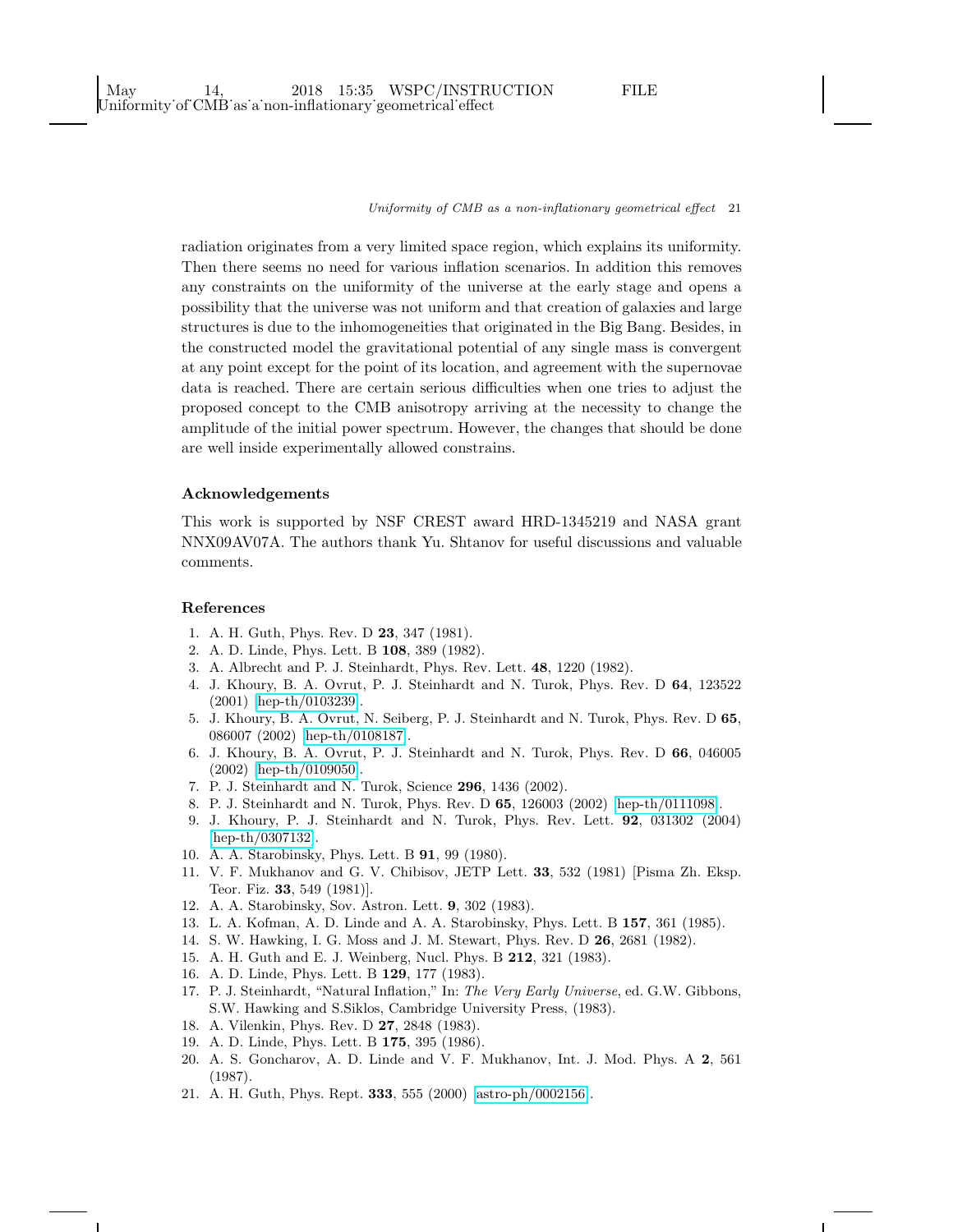- 22 Branislav Vlahovic, Maxim Eingorn & Cosmin Ilie
- <span id="page-21-14"></span><span id="page-21-13"></span>22. A. Ijjas, P. J. Steinhardt and A. Loeb, Phys. Lett. B 723, 261 (2013) [\[arXiv:1304.2785](http://arxiv.org/abs/1304.2785) [astro-ph.CO]].
- 23. A. H. Guth, D. I. Kaiser and Y. Nomura, Phys. Lett. B 733, 112 (2014) [\[arXiv:1312.7619](http://arxiv.org/abs/1312.7619) [astro-ph.CO]].
- <span id="page-21-1"></span><span id="page-21-0"></span>24. A. Linde, Inflationary Cosmology after Planck 2013 (2014); [arXiv:1402.0526](http://arxiv.org/abs/1402.0526) [hep-th].
- <span id="page-21-2"></span>25. A. R. Liddle and D. H. Lyth, Phys. Rept. 231, 1 (1993) [\[astro-ph/9303019\]](http://arxiv.org/abs/astro-ph/9303019).
- <span id="page-21-3"></span>26. S. W. Hawking, Phys. Lett. B 115, 295 (1982).
- <span id="page-21-4"></span>27. A. H. Guth and S. Y. Pi, Phys. Rev. Lett. 49, 1110 (1982).
- <span id="page-21-5"></span>28. J. M. Bardeen, P. J. Steinhardt and M. S. Turner, Phys. Rev. D 28, 679 (1983).
- <span id="page-21-6"></span>29. V. A. Rubakov, M. V. Sazhin and A. V. Veryaskin, Phys. Lett. B 115, 189 (1982).
- 30. P. A. R. Ade *et al.* [Planck Collaboration], Astron. Astrophys. 571, A22 (2014) [\[arXiv:1303.5082](http://arxiv.org/abs/1303.5082) [astro-ph.CO]].
- <span id="page-21-8"></span><span id="page-21-7"></span>31. V. F. Mukhanov, Int. J. Theor. Phys. 43, 623 (2004) [\[astro-ph/0303072\]](http://arxiv.org/abs/astro-ph/0303072).
- 32. J. Martin, C. Ringeval and V. Vennin, Phys. Dark Univ. 5-6, 75 (2014) [\[arXiv:1303.3787](http://arxiv.org/abs/1303.3787) [astro-ph.CO]].
- <span id="page-21-9"></span>33. J. Martin, C. Ringeval, R. Trotta and V. Vennin, JCAP 1403, 039 (2014) [\[arXiv:1312.3529](http://arxiv.org/abs/1312.3529) [astro-ph.CO]].
- <span id="page-21-10"></span>34. P. A. R. Ade *et al.* [BICEP2 Collaboration], Phys. Rev. Lett. 112, no. 24, 241101 (2014) [\[arXiv:1403.3985](http://arxiv.org/abs/1403.3985) [astro-ph.CO]].
- <span id="page-21-11"></span>35. P. A. R. Ade *et al.* [BICEP2 and Planck Collaborations], Phys. Rev. Lett. 114, 101301 (2015) [\[arXiv:1502.00612](http://arxiv.org/abs/1502.00612) [astro-ph.CO]].
- <span id="page-21-12"></span>36. J. Martin, C. Ringeval and V. Vennin, Phys. Rev. Lett. 114, no. 8, 081303 (2015) [\[arXiv:1410.7958](http://arxiv.org/abs/1410.7958) [astro-ph.CO]].
- <span id="page-21-16"></span><span id="page-21-15"></span>37. R. Bousso, Phys. Rev. Lett. 97, 191302 (2006) [\[hep-th/0605263\]](http://arxiv.org/abs/hep-th/0605263).
- 38. R. Bousso, B. Freivogel and I. S. Yang, Phys. Rev. D 79, 063513 (2009) [\[arXiv:0808.3770](http://arxiv.org/abs/0808.3770) [hep-th]].
- <span id="page-21-19"></span><span id="page-21-17"></span>39. Y. Nomura, JHEP 1111, 063 (2011) [\[arXiv:1104.2324](http://arxiv.org/abs/1104.2324) [hep-th]].
- <span id="page-21-20"></span>40. A. Albrecht and L. Sorbo, Phys. Rev. D 70, 063528 (2004) [\[hep-th/0405270\]](http://arxiv.org/abs/hep-th/0405270).
- <span id="page-21-18"></span>41. G. Hinshaw et al., Astrophys. J. Lett. 464 (1996)L25.
- <span id="page-21-21"></span>42. D. N. Spergel et al., Astrophys. J. Supp. 148 (2003)175.
- 43. Seven-Year Wilkinson Microwave Anisotropy Probe (WMAP) Observations: Are There Cosmic Microwave Background Anomalies? Bennett, C., et.al., 2011, ApJS, 192, 17
- <span id="page-21-22"></span>44. Nine-Year Wilkinson Microwave Anisotropy Probe (WMAP) Observations: Final Maps and Results Bennett, C.L., et.al., 2013, ApJS., 208, 20B
- <span id="page-21-23"></span>45. R. H. Brandenberger, Int. J. Mod. Phys. Conf. Ser. 01, 67 (2011) [\[arXiv:0902.4731](http://arxiv.org/abs/0902.4731) [hep-th]].
- <span id="page-21-24"></span>46. S. Gratton, J. Khoury, P. J. Steinhardt and N. Turok, Phys. Rev. D 69, 103505 (2004) [\[astro-ph/0301395\]](http://arxiv.org/abs/astro-ph/0301395).
- <span id="page-21-26"></span><span id="page-21-25"></span>47. S. Weinberg, *Cosmology*, Oxford University Press, Oxford (2008).
- <span id="page-21-27"></span>48. J.D. Barrow, F.J.Tipler, The antropic Cosmological Principle, Oxford, 1986.
- 49. S.D. Goldwirth and T. Piran, in the Sixth Marcel Grossmann Meeting on Recent Developments in Theoretical and Experimental General Relativity, Gravitation and Relativistic Field Theories, eds. H. Sato and T. Nakamura (World Scientific, 1992), p. 1211.
- <span id="page-21-28"></span>50. C. Ho, C, Hirata, N. Padmanabhan, U. Seljak, N. Bahcall, Phys. Rev. D 78 (4) (2008)043519.
- 51. T. Giannantonio, et al., Phys. Rev. D 77 (12) (2008)123520.
- 52. A. Raccanelli, et al., Monthly Notices of the Royal Astronomical Society 386 (4) (2008)2161.